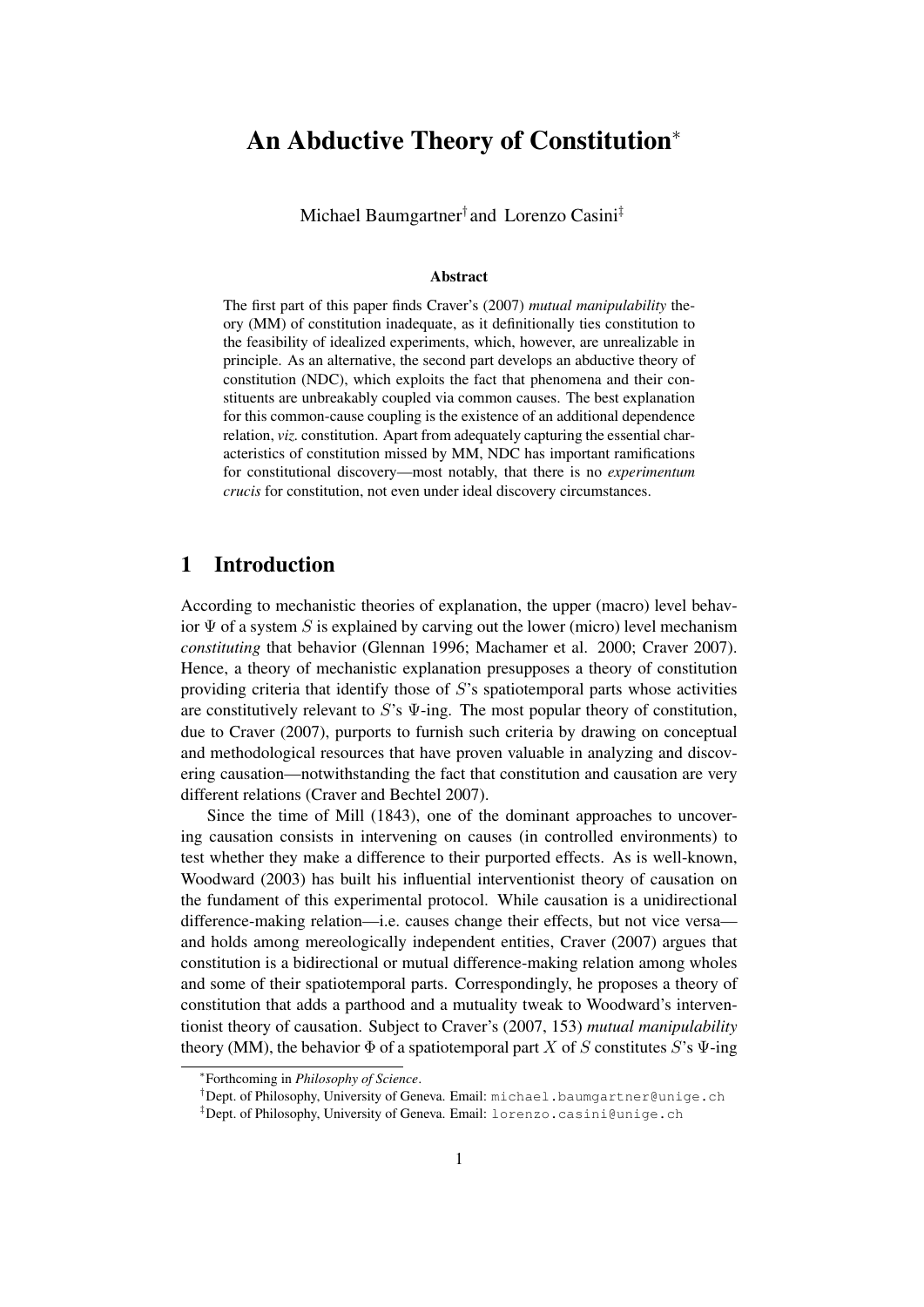iff it is possible to (ideally) intervene (from the bottom up) on X's  $\Phi$ -ing such that S's  $\Psi$ -ing changes, and (from the top down) on S's  $\Psi$ -ing such that X's  $\Phi$ -ing changes. Craver claims that MM provides an adequate analysis of constitution and that it furnishes a solid foundation for evidence-based constitutional discovery.

The first part of this paper takes issue with both of these claims  $(\S 2)$  $(\S 2)$ . MM is far from providing an adequate analysis of constitution, as it is in fact inapplicable to the very structures it is designed to account for. MM definitionally ties constitution to the feasibility of idealized experiments. Such experiments are, however, unrealizable *in principle*. Macro-level phenomena and their constituents are so tightly intertwined that they can only be manipulated via common causes (cf. [Baumgart](#page-17-6)[ner and Gebharter 2015\)](#page-17-6). Furthermore, less rigorous but feasible experimental setups inevitably generate confounded data that systematically underdetermine the inference to constitutive relations. Hence, MM cannot possibly ground a viable methodology for constitutional discovery.

Since constitution is a non-causal form of dependence—as commonly assumed in mechanistic theorizing—one cannot simply tweak a successful account of causation to obtain a successful account of constitution. Rather, constitution must be defined within a theoretical framework that reflects its distinctly non-causal nature. Furthermore, the inference to constitution can neither in theory nor in practice proceed along the lines of the inference to causation. The main reason is that, while there exist ideal experimental designs allowing for the generation of unconfounded data that conclusively establish the existence of causal relations, no such experimental designs exist for the inference to constitution. Even data generated under ideal discovery circumstances can always equivalently be accounted for in terms of a model that features constitutive dependencies and a model without any such dependencies. Hence, the inference to constitution is inherently underdetermined by experimental evidence (§[3\)](#page-6-0).

As an alternative to MM, the second part of the paper then develops an abductive theory of constitution, which exploits the fact that phenomena and their constituents are unbreakably coupled via common causes (§[4\)](#page-10-0). The existence of an additional dependence relation, *viz.* constitution, is the *best explanation* for this unbreakable common-cause coupling. Hence, pace Craver, the defining feature of constitution is not the *possibility* of top-down and bottom-up interventions on a mechanism and the *existence* of corresponding (mutual) difference-making scenarios, but the *impossibility* of such interventions and the *nonexistence* of such difference-making scenarios.

Our abductive theory has important ramifications for the inference to constitution that any viable method of constitutional discovery has to take into account (§[5\)](#page-14-0). In particular, to establish constitutive dependencies, it does not suffice to wiggle the macro level of a mechanistic system such that the micro level changes and vice versa—as stipulated by MM. Rather, an extended series of experiments is needed that explore the whole space of possible ways of *breaking* the coupling of macro and micro levels. Only if all of these tests are *unsuccessful*, an inference to constitution is warranted. Moreover, in light of its inherent empirical underde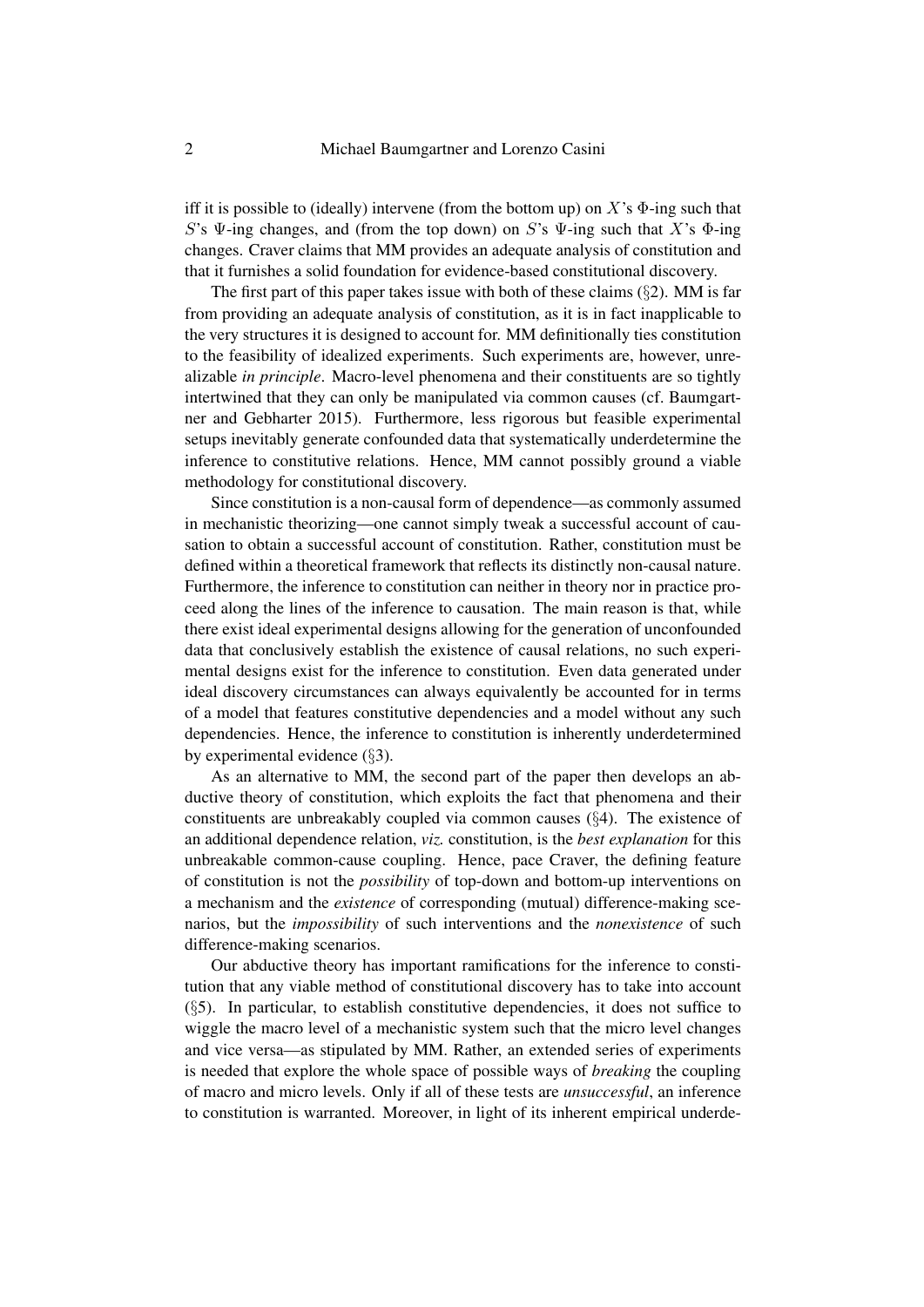termination, such an inference is ultimately grounded in pragmatic considerations concerning explanatory power, and is not forced upon the modeler by the evidence.

### <span id="page-2-0"></span>2 Inadequacy of MM

Before reviewing Craver's MM, we must render transparent two crucial background assumptions of our argument and introduce our notation.

According to the first assumption, which is compellingly substantiated by [Craver and Bechtel \(2007\)](#page-17-3), constitution must be sharply distinguished from causation. Causation holds among mereologically independent entities such that causes temporally precede their effects, and it is a unidirectional form of dependence in the sense that effects depend on their causes but not vice versa. By contrast, constitution holds among wholes and their parts, $<sup>1</sup>$  $<sup>1</sup>$  $<sup>1</sup>$  that is, among spatiotemporally</sup> overlapping entities, and it is bidirectional in the sense that parts depend on the wholes and vice versa. Although some authors are skeptical of the distinction between causation and constitution (e.g. [Ross and Ladyman 2010;](#page-17-7) [Leuridan 2012\)](#page-17-8), the distinction is standardly accepted by representatives of theories of mechanistic explanation. As this is the theoretical context of our paper, we shall subsequently assume that constitution is a distinctly non-causal form of dependence.

The second assumption likewise belongs to the canon of mechanistic theorizing; it states that the relation between a mechanism's upper and lower level is to be analyzed in terms of non-reductive supervenience [\(Glennan 1996,](#page-17-1) 61-62; [Ero](#page-17-9)[nen 2011,](#page-17-9) ch. 11). More specifically, relative to a given a mechanistic organization of the constituents, phenomena supervene on their constituents, meaning that every change in a phenomenon is necessarily accompanied by a change in its constituents [\(Craver 2007,](#page-17-0) 153). Moreover, phenomena are not reducible—in particular, not identical—to their constituents.

Phenomena and their constituents are types of behavior exhibited by specific entities on macro and micro levels, respectively. To represent such behaviors, we adopt the following notational conventions. Entities on macro levels are represented by individual constants  $S$ ,  $S_1$ ,  $S_2$ , etc., and macro behaviors by variables  $\Psi$ ,  $\Psi_1$ ,  $\Psi_2$ , etc. Micro-level entities are symbolized by X,  $X_1$ ,  $X_2$ , etc., and micro behaviors by variables  $\Phi$ ,  $\Phi_1$ ,  $\Phi_2$ , etc. [\(Craver 2007,](#page-17-0) 153-60). Moreover, we refer to the behaviors of specific entities—S's  $\Psi$ -ing or X's  $\Phi$ -ing—by means of *specific* variables— $\Psi(S)$  and  $\Phi(X)$ . Contrary to generic variables, which represent behaviors as exhibited by any entities, specific variables represent behaviors of specific entities [\(Spohn 2006\)](#page-17-10). For instance,  $\Phi(X) = \phi_i$  means that entity X exhibits the behavior  $\phi_i$ . As we—like Craver—are only concerned with behaviors

<span id="page-2-1"></span> $<sup>1</sup>$ Although the relation of parthood raises numerous metaphysical questions, authors working on</sup> mechanistic explanation typically sidestep the topic [\(Harbecke 2010](#page-17-11) is a commendable exception), as they employ a metaphysically "thin" notion of parthood. This notion—which we shall employ, too—is the notion of containment in a phenomenon's spatiotemporal extension, a notion formally defined by the axioms of *Ground Mereology* (Casati and Varzi [1999,](#page-17-12) ch. 3).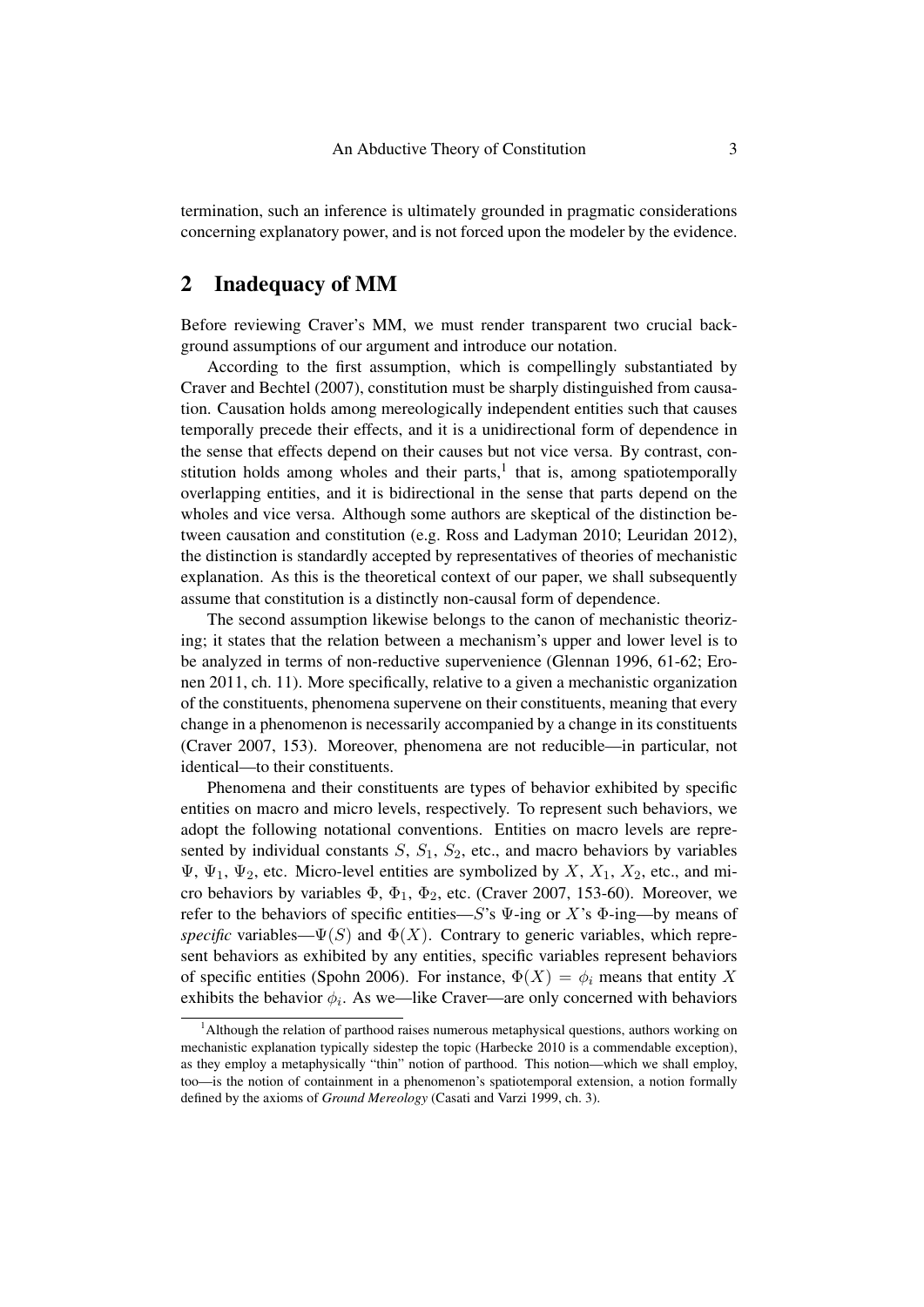<span id="page-3-0"></span>

**Figure 1:** An example of a phenomenon  $\Psi_2$  with three constituents,  $\Phi_2$ ,  $\Phi_3$  and  $\Phi_6$ , and two non-constituting parts,  $\Phi_4$  and  $\Phi_5$ . Dashed lines represent constitution, directed edges symbolize causation, and the dotted lines stand for spatiotemporal overlap.

of specific entities, we can dispense with generic behavioral variables altogether, which, in turn, allows us to treat the specificity of specific variables implicitly, and to abbreviate our notation by simply writing  $\Psi$  for  $\Psi(S)$  and  $\Phi$  for  $\Phi(X)$ .

Phenomena typically have a multitude of spatiotemporal parts, only a proper subset of which are constitutively relevant to them. Likewise, they tend to be involved in manifold causal interactions with non-constituents. Figure [1](#page-3-0) provides an illustration: the phenomenon  $\Psi_2$  in the macro-level ellipse has five parts in the micro-level ellipse; only three of them, *viz*.  $\Phi_2$ ,  $\Phi_3$ , and  $\Phi_6$ , are constituents of  $\Psi_2$ ; both the phenomenon and its constituents are involved in numerous inter- and intralevel causal relationships. That abstract structure can, for instance, be interpreted in terms of the mechanism underlying a cruising car, such that  $\Psi_2$  represents the phenomenon of the cruise,  $\Phi_2$  the running engine,  $\Phi_3$  the transmission of momentum to the axle, and  $\Phi_6$  the turning wheels. Moreover, the car has two parts that are not constitutively relevant to its movement, *viz*. the air conditioning,  $\Phi_4$ , which is also operated by the engine, and the ashtray,  $\Phi_5$ , which is causally detached from the causal mechanism constituting the car's cruise. The purpose of a theory of constitution is to provide criteria that distinguish constituents from non-constituting parts and from their causes and effects.

According to Craver's [\(2007\)](#page-17-0) MM, constitution is a difference-making relation that is adequately analyzed by suitably supplementing the resources of the currently most popular difference-making theory of causation: Woodward's [\(2003\)](#page-17-5) interventionism. In a nutshell, interventionism stipulates that a variable  $\mathcal X$  is a cause of another variable Y iff it is possible to (ideally) intervene on X in such a way that  $Y$  changes, when all off-path causes of  $Y$  are fixed (cf. [Woodward 2003,](#page-17-5) 59).[2](#page-3-1) As constitution, contrary to causation, is a bidirectional dependence relation among parts and wholes, unidirectional manipulability as in interventionism does not suffice to establish constitutive relevance. Therefore, Craver adds a parthood and a mutuality constraint: constituents are spatiotemporal parts of phenomena and both are mutual difference-makers of each other. More explicitly:

[...] to establish that X's  $\Phi$ -ing is relevant to S's  $\Psi$ -ing [where X is a spatiotemporal part of S] it is sufficient that one be able to manipulate S's  $\Psi$ -ing

<span id="page-3-1"></span><sup>&</sup>lt;sup>2</sup>We slightly adapt Woodward's notation to avoid confusion with our own notation.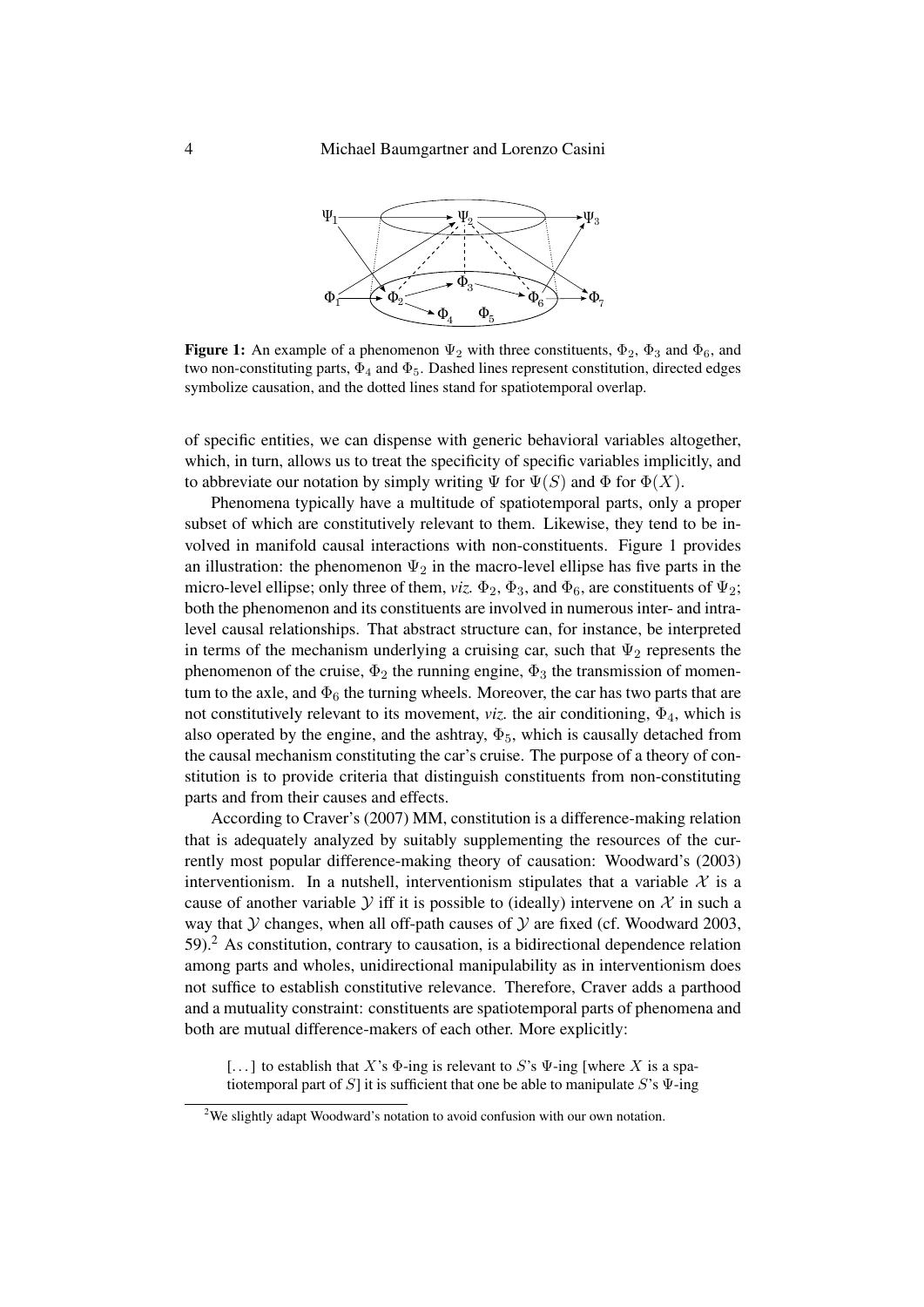by intervening to change  $X$ 's  $\Phi$ -ing (by stimulating or inhibiting) and that one be able to manipulate X's  $\Phi$ -ing by manipulating S's  $\Psi$ -ing. To establish that a component is irrelevant, it is sufficient to show that one cannot manipulate S's  $\Psi$ -ing by intervening to change X's  $\Phi$ -ing and that one can-not manipulate X's Φ-ing by manipulating S's Ψ-ing. [\(Craver 2007,](#page-17-0) 159)

MM provides a sufficient condition for constitutive relevance and a sufficient condition for constitutive irrelevance, which jointly amount to a sufficient and necessary condition for constitutive relevance—that is, to a complete definition of constitution.[3](#page-4-0) The core notion in its definiens is the modal notion of *manipulability*, which [Craver \(2007,](#page-17-0) §4.8.3) cashes out in terms of the existence of a possible ideal intervention as defined by [Woodward \(2003,](#page-17-5) 98). An *ideal intervention* on Ψ with respect to  $\Phi$  is a variable  $\mathcal{I}_{\Psi}$  taking one of its values,  $\mathcal{I}_{\Psi} = i_n$ , and thereby *surgically* fixing the value of  $\Psi$  without having an impact on  $\Phi$  that is not mediated via  $\Psi$  and without being correlated with any other (off-path) causes of  $\Phi$ . In sum, MM amounts to the following (where the specificity of the variables is made explicit):

<span id="page-4-1"></span>(MM)  $\Phi(X)$  is constitutively relevant to  $\Psi(S)$  iff (i) X (resp. X's  $\Phi$ -ing) is a spatiotemporal part of S (resp.  $S$ 's  $\Psi$ -ing); (ii) there exists a possible ideal intervention  $\mathcal{I}_{\Phi} = i_m$  on  $\Phi(X)$  w.r.t.  $\Psi(S)$  that is associated with a change in  $\Psi(S)$ ; (iii) there exists a possible ideal intervention  $\mathcal{I}_{\Psi} = i_n$  on  $\Psi(S)$ w.r.t.  $\Phi(X)$  that is associated with a change in  $\Phi(X)$ .

One of the main selling points of [MM](#page-4-1) is that it is directly operationalizable experimentally. The most straightforward way of establishing the *possibility* of mutually intervening on Φ and Ψ is to furnish *actual* bottom-up and top-down interventions of types  $\mathcal{I}_{\Phi} = i_m$  and  $\mathcal{I}_{\Psi} = i_n$ . If, and only if, such experiments reveal mutual difference-making among wholes and parts, the latter are proven to be constituents of the former. To use Figure [1](#page-3-0) as an illustration,  $\Phi_2$  (the car's engine) is conclusively shown to be a constituent of  $\Psi_2$  (the car's movement) by performing one intervention on  $\Phi_2$  (e.g., taking one's foot off the accelerator) that is associated with a change in  $\Psi_2$  (the car's deceleration) as well as one intervention on  $\Psi_2$  (e.g., adding external friction) that is associated with a change in  $\Phi_2$  (the engine working harder). By contrast, if it is established (inductively or otherwise) that there are no such mutual difference-making interventions on parts  $\Phi_4$  (the air conditioning) and  $\Phi_5$  (the ashtray) or on causes  $(\Phi_1, \Psi_1)$  and effects  $(\Phi_7, \Psi_3)$  of the mechanism, [MM](#page-4-1) identifies these variables as non-constituents of  $\Psi_2$ .

Although [MM](#page-4-1) has considerable intuitive appeal, the remainder of this section will show that [MM](#page-4-1) does not amount to an adequate theory of constitution—not because it merely fails in some intricate cases but because it fails in *all* cases. In short, the reason is that [MM](#page-4-1) is unsatisfiable in principle, for there cannot exist ideal interventions on upper and lower levels of a mechanism that are associated with changes on the other level.

<span id="page-4-0"></span><sup>&</sup>lt;sup>3</sup>Some authors (e.g. [Couch 2011,](#page-17-13) 382; [Kaplan 2012,](#page-17-14) 560) misread MM as only providing a sufficient condition for constitutive relevance. Textual evidence clearly contradicts that assessment.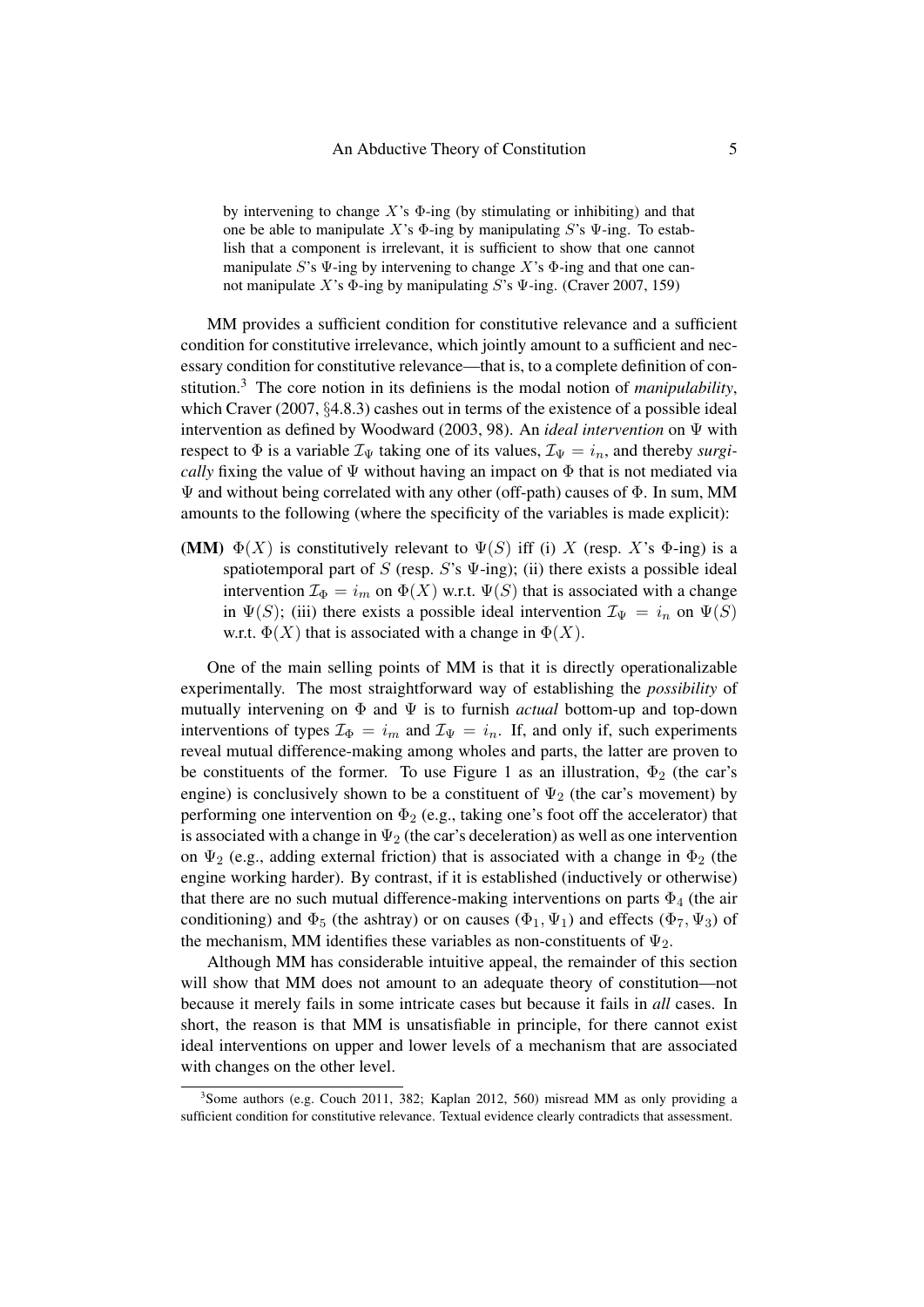<span id="page-5-0"></span>

Figure 2: Model (a) depicts the impossible surgical interventions required by [MM;](#page-4-1) model (b), by contrast, features the possible fat-handed interventions.

To see this, consider the simple mechanism in Figure [2a](#page-5-0):  $\Psi$  has the three constituents  $\Phi_1$ ,  $\Phi_2$ ,  $\Phi_3$ , which we assemble in what we subsequently call a *constituting set*  $\Phi = {\Phi_1, \Phi_2, \Phi_3}$ . [MM](#page-4-1) entails that, for the elements of  $\Phi$ to be constituents of  $\Psi$ , it is necessary that there exist intervention variables  $\mathcal{I}_{\Psi}, \mathcal{I}_{\Phi_1}, \mathcal{I}_{\Phi_2}, \mathcal{I}_{\Phi_3}$  as depicted in Figure [2a](#page-5-0) that can induce changes on the system's other level. Thus, assume (for reductio) that  $\mathcal{I}_{\Psi}$  is an intervention variable for  $\Psi$  w.r.t.  $\Phi_1$  such that changing  $\Psi$  via  $\mathcal{I}_{\Psi}$  is associated with a change in  $\Phi_1$ (when all off-path causes of  $\Phi_1$  are held fixed). In that case, Woodward's interven-tionism, which constitutes the theoretical background of [MM,](#page-4-1) entails that  $\mathcal{I}_{\Psi}$  is a cause of both  $\Psi$  and  $\Phi_1$ . This can be realized in one of two ways: either  $\mathcal{I}_{\Psi}$  causes  $\Psi$  and  $\Phi_1$  along *one* causal path, say,  $\mathcal{I}_{\Psi} \longrightarrow \Psi \longrightarrow \Phi_1$ , or along *two* paths,  $\Psi \leftarrow \mathcal{I}_{\Psi} \longrightarrow \Phi_1$ . The former option is excluded since the instances of  $\Psi$  and  $\Phi_1$  spatiotemporally overlap (i.e. the corresponding values of the variables represent spatiotemporally overlapping behaviors), which entails that their relationship is non-causal. Hence,  $\mathcal{I}_{\Psi}$  causes  $\Psi$  and  $\Phi_1$  along two different paths, meaning that  $\mathcal{I}_{\Psi}$  is a common cause of  $\Psi$  and  $\Phi_1$ .<sup>[4](#page-5-1)</sup> That, in turn, entails that  $\mathcal{I}_{\Psi}$  does not surgically cause  $\Psi$  and is, therefore, not an intervention variable for  $\Psi$  w.r.t.  $\Phi_1$ , which contradicts our initial assumption, thereby reducing it to absurdity.<sup>[5](#page-5-2)</sup>

<span id="page-5-1"></span><sup>4</sup>Note that by a *common cause* we simply mean a cause with two (or more) parallel effects independently of whether there is an additional dependence relation between these effects. A common cause is standardly represented by two (or more) exiting arrows (but see [Woodward 2015,](#page-17-15) 331, for an alternative representation).

<span id="page-5-2"></span><sup>&</sup>lt;sup>5</sup>An anonymous reviewer suggested that the consequence that  $\mathcal{I}_{\Psi}$  is a common cause of  $\Psi$  and  $\Phi_1$ —and thus a non-surgical cause of  $\Psi$ —could be avoided on the basis of a theory of causation requiring that causally analyzed variable sets exclusively contain *causally distinct* variables, which Ψ and  $\Phi_1$ , arguably, are not. Clearly though, interventionism as developed in Woodward [\(2003,](#page-17-5) [2015\)](#page-17-15) and as implemented by [Craver \(2007\)](#page-17-0) does not impose such a restriction—and with good reasons, in our view. Whether  $\mathcal{I}_{\Psi}$  is an intervention variable for  $\Psi$  w.r.t.  $\Phi_1$  does not depend on whether  $\mathcal{I}_{\Psi}$ surgically causes Ψ relative to some suitably chosen variable set, but on whether *what is represented by*  $\mathcal{I}_{\Psi}$  surgically causes  $\Psi$  *in the world*—which is not the case under the non-reductive physicalist assumption that  $\Psi$  and  $\Phi_1$  are non-identical. Moreover, a theory of causation explicitly imposing that variables be causally distinct would not be applicable to variable sets relevant for mechanistic explanations, and worse even, it would run an obvious circularity risk.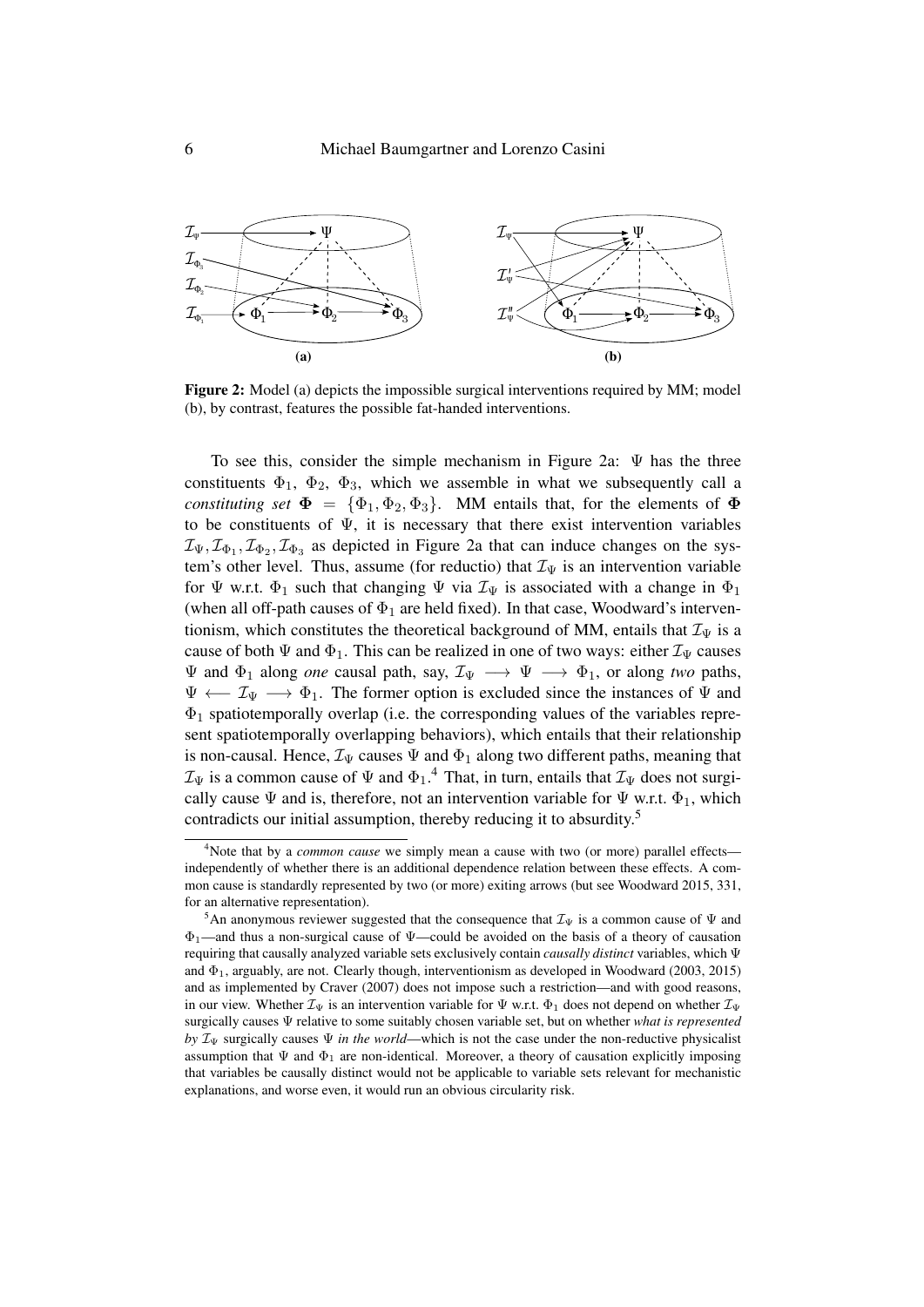This result can easily be generalized. Due to the non-causal nature of the relationship between phenomena and their parts, every cause of a mechanism's upper or lower level that is associated with a change on the other level is a common cause of the corresponding occurrences on the two levels. In other words, whatever makes a difference on both levels of a mechanism does so along different causal paths and, hence, is not a surgical intervention.

Furthermore, as the constituents  $\Phi$  of  $\Psi$  realize  $\Psi$  on the micro level, they form the supervenience base of  $\Psi$  in the mechanistic context of Figure [2a](#page-5-0), which entails that every change in Ψ (occurring in some spatiotemporal region) is *necessarily* accompanied by a change in  $\Phi$  (i.e. in some  $\Phi_i$  in  $\Phi$ , occurring in the same spatiotemporal region). Every cause inducing a change in  $\Psi$  necessarily also brings about a change in at least one  $\Phi_i$  in  $\Phi$  and is, thus, a common cause of  $\Psi$  and  $\Phi_i$ . More concretely, every cause of  $\Psi$  has the structural properties of either  $\mathcal{I}_{\Psi}$ ,  $\mathcal{I}'_{\Psi}$ , or  $\mathcal{I}''_{\Psi}$  in Figure [2b](#page-5-0). And more generally, every cause of a mechanism's macro level is necessarily a common cause of the phenomenon and at least one of its constituents. Phenomena and their constituents can only be manipulated with a fat hand (cf. [Baumgartner and Gebharter 2015\)](#page-17-6).<sup>[6](#page-6-1)</sup> Overall, the types of interventions required by [MM](#page-4-1) cannot possibly exist for any mechanistic system. [MM](#page-4-1) is hence unsatisfiable, which means that constitutive relations as defined by [MM](#page-4-1) are inexistent, which again entails that friends of mechanistic explanations who rely on [MM](#page-4-1) chase a chimera. This result reduces [MM](#page-4-1) to absurdity.

#### <span id="page-6-0"></span>3 Underdetermination of constitutional inference

The source of this fatal deficiency of [MM](#page-4-1) is easily pinpointed: [MM](#page-4-1) definitionally ties the notion of constitution to the possibility of surgical top-down and bottomup interventions that target *one* level of a mechanism and thereby change the other level, where in fact it is only possible to induce changes on upper and lower levels of a mechanism by fat-handedly targeting *both* levels on separate causal paths. Contrapositively put, whenever surgical interventions that target a first variable and induce changes in a second one are possible, these variables are not linked in terms of constitution but in terms of causation—as is duly entailed by the interventionist theory of causation [\(Woodward 2003\)](#page-17-5). An obvious conclusion to draw is that constitution should not be analyzed in terms of surgical (or ideal) mutual manipulability. If the mutual manipulability idea is to get off the ground at all, it must be cashed out in terms of *non-surgical* interventions of some sort.

Indeed, prompted by problems of the original version of interventionism with macro-to-micro causation, [Woodward \(2015\)](#page-17-15) has recently offered a modified variant of his theory, *interventionism*<sup>∗</sup> , which comes with a correspondingly modified

<span id="page-6-1"></span> ${}^{6}$ A fat-handed intervention is an intervention that causes its effects along two (or more) different paths [\(Scheines 2005,](#page-17-16) 931-32). Similarly to us, [Romero \(2015\)](#page-17-17) and [Eronen and Brooks \(2014,](#page-17-18) 194) have recently argued that it follows from non-reductive physicalism and interventionism that interventions on phenomena are necessarily fat-handed (or common causes).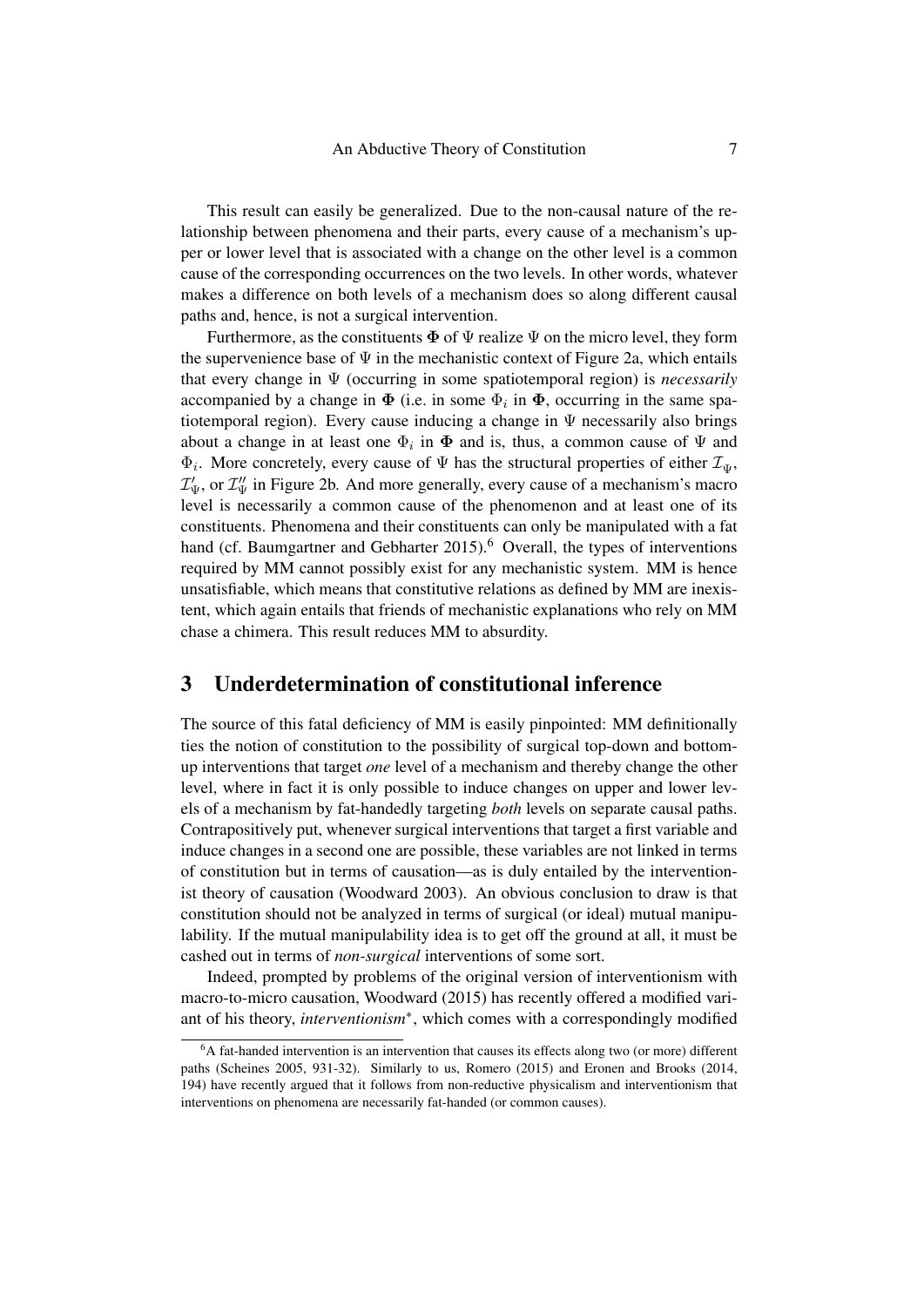<span id="page-7-1"></span>

Figure 3: Two empirically indistinguishable mechanistic models.

notion of an intervention.<sup>[7](#page-7-0)</sup> He [\(2015,](#page-17-15) 334) now defines an intervention on  $\Psi$  w.r.t.  $\Phi$  to be a variable  $\mathcal{I}_{\Psi}$  taking one of its values,  $\mathcal{I}_{\Psi} = i_n$ , and thereby fixing the value of Ψ without having an impact on Φ that is not mediated via Ψ *or via a variable* Γ*, which is related in terms of supervenience to* Ψ *or* Φ, and without being correlated with any other (off-path) cause Γ of Φ *such that* Γ *is not related in terms of supervenience to*  $\Psi$  *or*  $\Phi$ . Against that background,  $\mathcal{I}_{\Psi}$  can pass as an intervention variable for  $\Psi$  w.r.t.  $\Phi$  even if  $\mathcal{I}_{\Psi}$  is connected to  $\Phi$  along causal paths that do not go through  $\Psi$  but through variables related to  $\Psi$  by supervenience. That is, according to interventionism<sup>∗</sup> , common causes of macro and micro levels of mechanisms as in Figure [2b](#page-5-0) count as interventions, because the macro level supervenes on the micro level. If such interventions are moreover associated with changes on both levels, which in light of the fat-handedness of these interventions will consistently be the case, [MM](#page-4-1) turns out to be applicable to mechanistic systems and to entail that different levels of such systems are related in terms of constitution.

That is, giving up the surgicality requirement for interventions allows the mutual manipulability framework to steer clear of the reductio argument of the previous section. Nonetheless, the fact remains that all of the non-surgical interventions on one level of a mechanism that are associated with changes on the other level are fat-handed, which, as this section will show, has far-reaching consequences for the inference to constitution and—a fortiori—for theories that analyze constitution in terms of the *existence* of (possible) manipulations of mechanisms.

Fat-handed interventions generate confounded data, which, in turn, greatly diminishes the inferential leverage delivered by them (cf. e.g. [Scheines 2005\)](#page-17-16). Data produced by a common cause of two target variables are uninformative as regards the relationship between these variables. To see this, consider the fat-handed interventions depicted in Figure [3a](#page-7-1). If such interventions bring about correlations between the upper and lower levels, these correlations can be fully accounted for by the mere fact that the two levels are wiggled with a fat hand. Hence, there is no need at all to stipulate the existence of additional constitutive dependencies. Model

<span id="page-7-0"></span><sup>&</sup>lt;sup>7</sup>Woodward himself sees no discontinuity between [\(2015\)](#page-17-15) and the theory in [\(2003\)](#page-17-5). However, as core definitions of the theory change between [\(2003\)](#page-17-5) and [\(2015\)](#page-17-15), we do not consider it inappropriate to refer to the latter as modifying the former.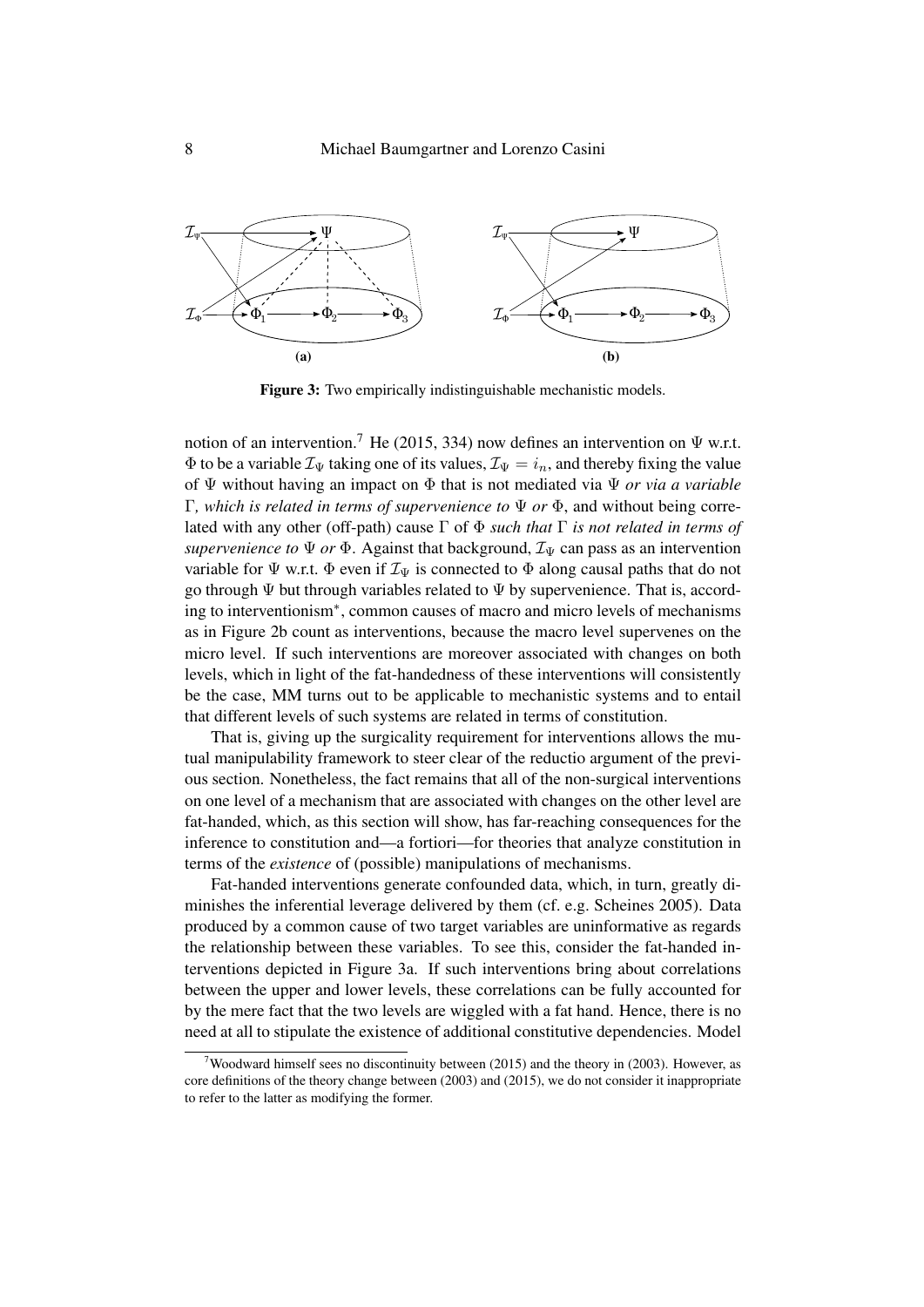[3a](#page-7-1), which features constitutive dependencies, and model [3b](#page-7-1), which does not, imply the very same correlations under manipulations via  $\mathcal{I}_{\Psi}$  and  $\mathcal{I}_{\Phi}$ . As all manipulations that induce changes on both levels of a mechanistic system are fat-handed, this finding, again, can be generalized: relaxing the constraints imposed on interventions along the lines of interventionism<sup>∗</sup> entails that the mutual manipulability of macro and micro levels can always be accounted for by the mere fat-handed nature of corresponding manipulations. Mutual manipulability via common causes does not provide a rationale for inferring constitutive relations.<sup>[8](#page-8-0)</sup> For every model featuring constitution there exists a pure common-cause model that entails the very same correlations under manipulations and, hence, cannot be distinguished from the former model empirically.

Nonetheless, if two common causes of  $\Psi$  and  $\Phi_1$  (such as  $\mathcal{I}_{\Psi}$  and  $\mathcal{I}_{\Phi}$  in Figure [3\)](#page-7-1) that count as interventions by the standards of interventionism<sup>∗</sup> yield changes on both levels of the system, [MM—](#page-4-1)interpreted against the background of interventionism<sup>∗</sup>—infers that  $\Phi_1$  is constitutively relevant to  $\Psi$ . And Craver is not alone in contending that a few suitable experiments (in a controlled laboratory context) can afford *conclusive* experimental evidence for constitution. [Harbecke](#page-17-19) [\(2015\)](#page-17-19), for instance, proposes a variant of Mill's [\(1843\)](#page-17-4) method of difference that he claims to be apt for evidence-based constitutional discovery. In a nutshell, the idea is that if in one of two test situations, which are homogeneous with respect to instantiations of unmeasured constituents of a scrutinized phenomenon Ψ, a change is induced on a mereological part  $\Phi$  of  $\Psi$  such that  $\Psi$  changes its value while both  $\Phi$  and  $\Psi$  remain unchanged in the other of the two test situations, it can be inferred that  $\Phi$  is a constituent of  $\Psi$ . However, the fat-handedness of all experimental manipulations of different levels of mechanistic systems inevitably yields that attempts at generating conclusive evidence for constitutive relations are bound to fail. Even in laboratory contexts that are perfectly homogeneous with respect to unmeasured factors that (causally or constitutively) determine a phenomenon  $\Psi$ , it is impossible to generate unconfounded data on constitutive relations. As a result, the inference to constitution is systematically underdetermined by evidence.

What is more, empirical underdetermination affecting constitutional inference differs from empirical underdetermination as is known from causal inference. Empirical data can often be accounted for in terms of different causal models that fare equally well with respect to all parameters of model fit (cf. e.g. [Spirtes et al.](#page-17-20) [2000,](#page-17-20) 59-72; [Eberhardt 2013\)](#page-17-21). Such underdetermination ultimately stems from the complexity of causal structures in the world we live in and from our limited capacities for controlling background influences in ordinary discovery contexts. The resulting noise in typical real-life data yields that the latter, ever so often, do not unambiguously reflect underlying causal structures. But this common form of empirical underdetermination can be resolved in ideal discovery contexts. Causes and

<span id="page-8-0"></span> ${}^{8}$ [Harinen \(2014\)](#page-17-22), who also points out that [MM](#page-4-1) imposes unsatisfiable requirements on interventions, fails to see that relaxing the requirements in the vein of interventionism<sup>∗</sup> deprives interventions on mechanisms of their inferential value.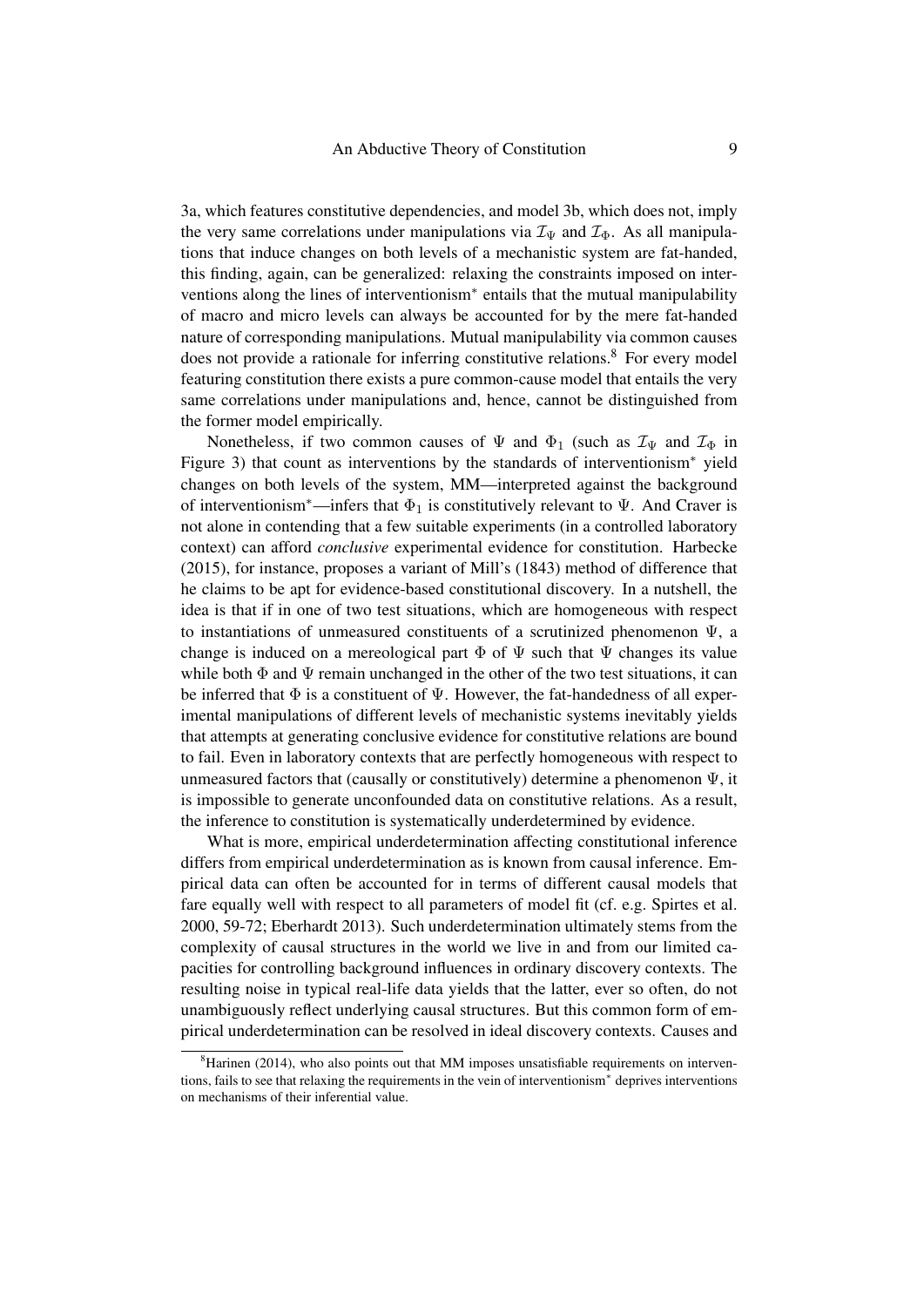effects are mereologically independent entities. It is possible to surgically intervene on a cause with respect to its effect. Moreover, since it takes time for causal influence to be transmitted from the cause to the effect, an effect can be suppressed via suitable interventions even after the cause has occurred, that is, causal interactions can be broken. As a result, cause-effect pairs can, at least in principle, be isolated from confounding background influences. It follows that contexts of causal discovery can be idealized to such a degree that crucial experiments become possible that produce unconfounded data providing conclusive evidence for causal dependencies. The paradigm example of such an ideal discovery context is the experimental setting envisaged in Mill's method of difference, which also underlies interventionist approaches to causal inference. If a variable  $X$  is associated with changes in a (mereologically independent) variable  $\mathcal{Y}$ , when all other causes of  $\mathcal Y$  are fixed and all further required background assumptions are warranted (e.g. that  $Y$  does not change in an uncaused manner, i.e. miraculously), it conclusively follows that  $X$  is causally relevant to  $Y$  [\(Hofmann and Baumgartner 2011\)](#page-17-23). That is, there exist ideal discovery circumstances in which causal relations can receive unambiguous empirical support.

Such ideal discovery circumstances cannot possibly exist for constitutive relations. Since constituents realize phenomena on the micro level, manipulating phenomena is tantamount to manipulating their constituents. It is impossible to surgically intervene on phenomena, break constitutive dependencies, and isolate phenomenon-constituent pairs. As a result, even in ideal discovery contexts in which all unmeasured relevant factors for a scrutinized phenomenon  $\Psi$  are (assumed to be) fixed and all further required background assumptions are warranted (e.g. that the spatiotemporal parts of  $\Psi$  have been correctly identified), it is impossible to produce unconfounded data furnishing conclusive evidence for constitutive relations. The reason is that in constitutional discovery—as opposed to causal discovery—data confounding is introduced by the very experimental manipulations intended to uncover constitution. Therefore, even data generated under ideal constitutional discovery circumstances can always be accounted for both by a model featuring constitutive dependencies and by a model without such dependencies. Or differently, even if the hypothesis " $\Phi$  is a constituent of  $\Psi$ " is experimentally tested in isolation (i.e. such that the whole theoretical background is taken to be beyond doubt), no evidence can be produced demonstrating that this hypothesis is true and its negation false. Contrary to the case of causation, there cannot exist an *experimentum crucis* for constitution. Being experimentally underdetermined is an *inherent* feature of constitutive relations.

This shows that analyses of constitution in terms of the existence of suitable experimental manipulations of mechanistic systems—be it of the surgical or nonsurgical type—are beyond repair. In particular, the basic idea behind Craver's [MM,](#page-4-1) *viz.* to account for constitution by supplementing the resources of the most popular difference-making theory of causation, interventionism, by a parthood and a mutuality tweak, is not just misguided because of unrealistic surgicality requirements but because phenomena and their constituents simply are not difference-makers of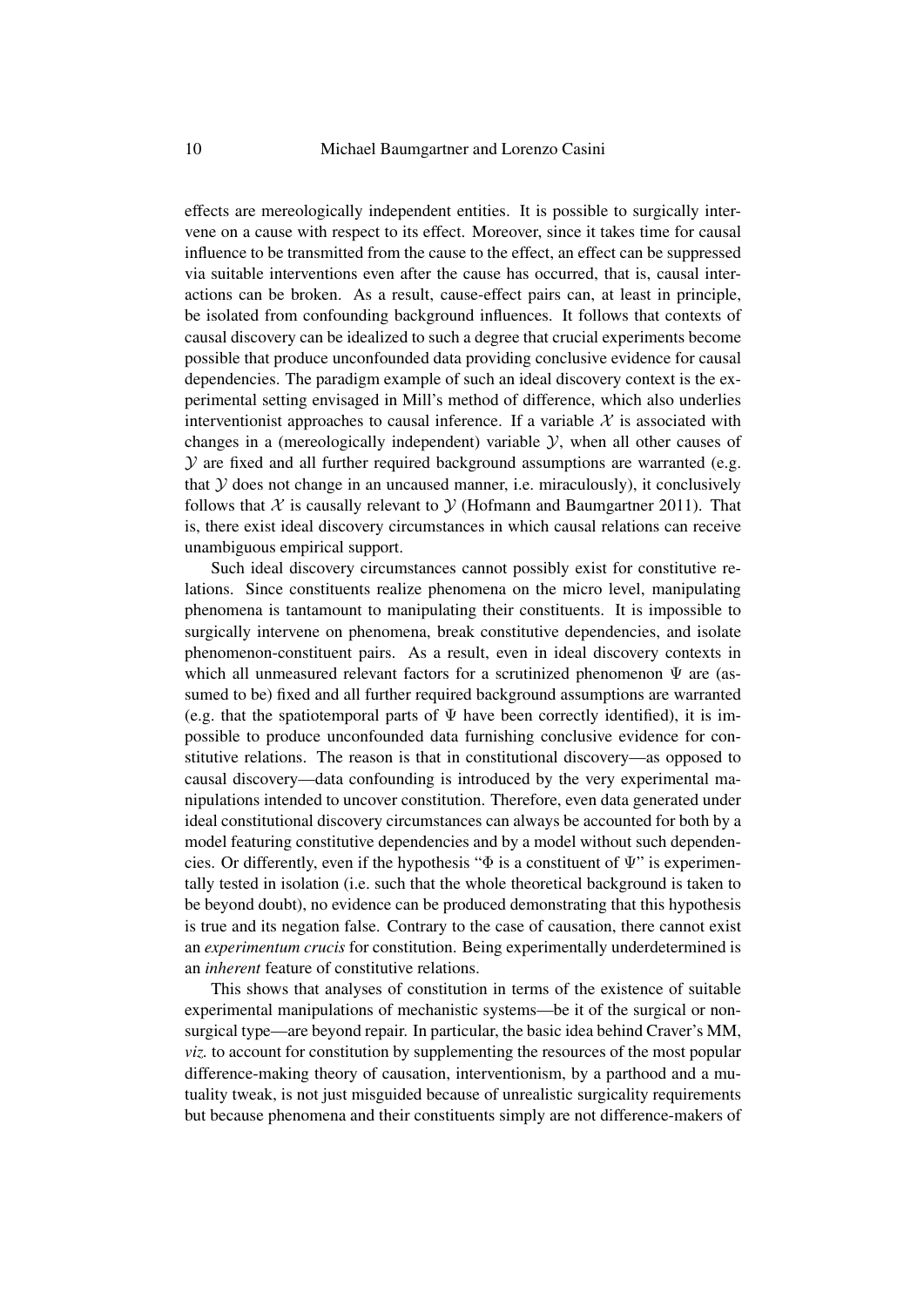one another. Rather, they share common difference-makers in their mutual causal past, that is, they are unbreakably coupled via common causes. The fundamental differences between causation and constitution yield that these two relations must be theoretically accounted for in fundamentally different terms and uncovered by following fundamentally different methodological protocols.

# <span id="page-10-0"></span>4 An abductive alternative

In this section, we propose an alternative theory of constitutive relevance, which avoids [MM'](#page-4-1)s problems by further developing the main finding of the previous sections: the characteristic feature of constitution is not the *possibility* of surgical topdown and bottom-up interventions on mechanisms, but the *impossibility* of such interventions. Whatever makes a difference on both levels of a mechanism necessarily does so along different causal paths, because constituents are spatiotemporal parts of phenomena and, hence, not themselves causally related to the latter. Therefore, while causal dependencies can be broken by means of suitable surgical interventions, there do not exist surgical interventions that could break constitutive dependencies. Rather, constitution relates macro and micro levels in such a way that they are *unbreakably coupled via common causes*.

To render this idea precise, it must first be emphasized that the common-cause coupling that marks constitution is characterized by an asymmetry between macro and micro levels, which stems from the fact that a phenomenon  $\Psi$  of a given mechanism supervenes on its constituents in a constituting set  $\Phi = {\Phi_1, \ldots, \Phi_n}$ , but not vice versa. In consequence, every cause of  $\Psi$  is necessarily associated with a change in at least one element of  $\Phi$  and, thus, it causes the latter change on a path that does not go through  $\Psi$ . That is, every cause of  $\Psi$  necessarily is a common cause of  $\Psi$  and at least one element of  $\Phi$ . The same, however, does not hold for causes of the constituents in  $\Phi$ . Supervenience does not exclude the possibility of causing changes in the supervenience base that are not associated with a change in the supervening property. For instance, if two values  $\phi_n$  and  $\phi_m$  of  $\Phi_1$  realize the same value  $\psi_k$  of  $\Psi$ , causes that induce a change from  $\Phi_1 = \phi_n$  to  $\Phi_1 = \phi_m$ (or vice versa) are invariably associated with  $\Psi = \psi_k$ . Such causes can count as surgical and, hence, the micro level may be surgically manipulated. But since surgical micro-level causes are not associated with changes on the macro level, they are non-revealing with respect to constitutive relations—and thus irrelevant for an analysis of constitution. The micro-level causes that are of relevance to account for constitution are the ones that *are* associated with changes on the macro level, and it does hold that these causes are common causes of the micro and macro level.

The condition of common-cause coupling needs further refining, for, as stated, it may also be satisfied by variable sets containing parts of a phenomenon that do not constitute it. To illustrate, reconsider the mechanism in Figure [1.](#page-3-0) The variable  $\Phi_4$ , which represents a car's AC, is an effect of the constituent  $\Phi_2$ , the car's running engine, but not itself a constituent of the phenomenon  $\Psi_2$ , the car's cruise.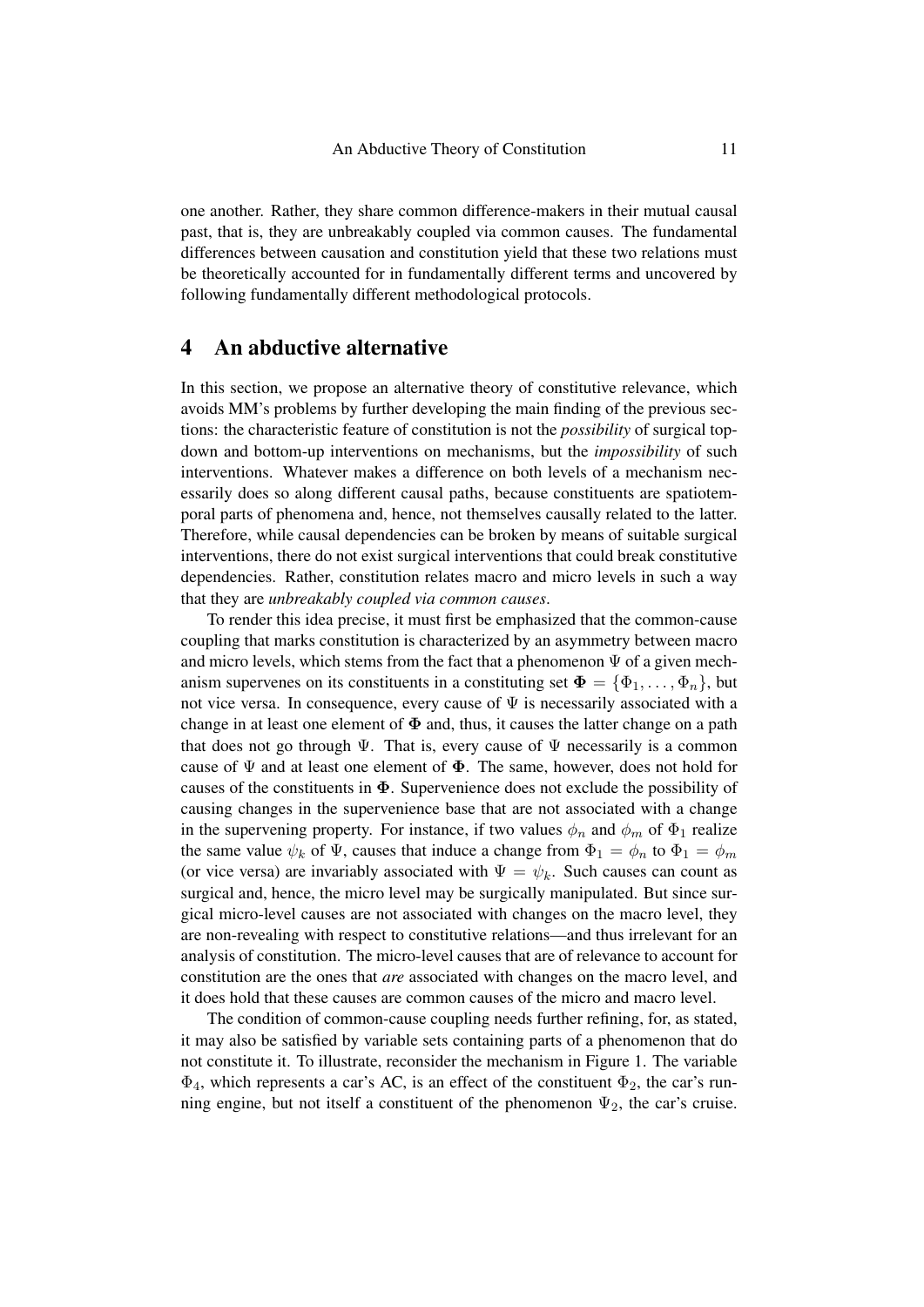In Craver's [\(2007,](#page-17-0) 143) jargon, the AC is a "sterile effect" of the mechanism, that is, a constitutively irrelevant downstream effect of a constituent. Many common causes affect both the AC and the moving car. For instance, starting the engine initiates both the AC and the car's movement, and, conversely, stopping the engine terminates both the AC and the movement. And yet, the AC is not a constituent, for an obvious reason: the influence of the common causes of the cruising car and its AC is always mediated via another spatiotemporal part of the car, namely its engine, which *is* a constituent of the cruise. Or consider the causally and constitutionally isolated variable  $\Phi_5$ , which represents the behavior of the car's ashtray. Many causes of  $\Psi_2$  will also cause changes in  $\Phi_5$ . For example, an accident can both warp the ashtray and stop the car. But that an accident can be a common cause of a deformed ashtray and a terminated cruise does not show that the ashtray is a constituent of the car's movement. The reason is, again, obvious: the accident not only warps the ashtray but also the engine, which *is* a constituent of the car's movement.

To ensure that a constituting set  $\Phi$  exclusively contains constituents, and in particular that it excludes non-constituents such as sterile effects and isolated parts, we require that  $\Phi$  be *redundancy-free* in the sense that no proper subset of  $\Phi$  is common-cause coupled with the phenomenon. That is, for every proper subset  $\Phi'$ of  $\Phi$ , some cause of the phenomenon exists that fails to be associated with a change in  $\Phi'$  and, instead, is associated with a change in an element of  $\Phi$  outside of  $\Phi'$ . Non-constituents such as sterile effects or isolated parts can be eliminated from a set of parts of the phenomenon without breaking the common-cause coupling of the phenomenon and the remaining parts: any change in the phenomenon still is associated with a change in some element of the resulting subset. More concretely,  $\Phi_4$  and  $\Phi_5$  are not part of a constituting set  $\Phi$  of the phenomenon  $\Psi_2$  in Figure [1](#page-3-0) because the set  $\Phi'' = {\Phi_1, \Phi_2, \Phi_3, \Phi_4, \Phi_5}$  is not redundancy-free: it contains a proper subset,  $\Phi = {\Phi_1, \Phi_2, \Phi_3}$ , that is common-cause coupled to  $\Psi_2$ , meaning that every cause of  $\Psi_2$  is a common cause of  $\Psi_2$  and at least one element of  $\Phi$ .

Overall, we contend that a first defining feature of a constituting set  $\Phi$  of a phenomenon Ψ is that it is *common-cause coupled with* Ψ *in a redundancy-free manner*, meaning that both of the following two conditions are satisfied. First, every cause of  $\Psi$  is a common cause of  $\Psi$  and at least one  $\Phi_i$  in  $\Phi$ . Second, no proper subset  $\Phi \setminus {\Phi_i}$  is common-cause coupled with  $\Psi$ —more precisely, for any  $\Phi_i$  in  $\Phi$ , there exists at least one cause of  $\Psi$ , which is not a common cause of  $\Psi$ and any  $\Phi_i$  in  $\Phi \setminus {\Phi_i}$ .

However, many variable sets  $V_i$  including only causally related variables may comprise a variable  $V_1$  and a subset  $\mathbf{V}'_i$  of  $\mathbf{V}_i$ , which does not include  $V_1$ , such that  $V_1$  and  $V'_i$  are common-cause coupled (i.e. such that every cause of  $V_1$  in  $V_i$  is a common cause of  $V_1$  and some element of  $V_i'$  and  $V_i'$  is redundancy-free. Hence, the criterion of common-cause coupling needs to be supplemented by a further criterion, which discriminates between constitutional and non-constitutional (i.e. coincidental) common-cause couplings. We contend that the identifying feature of constitutional common-cause couplings is their *unbreakability*. That is, if the set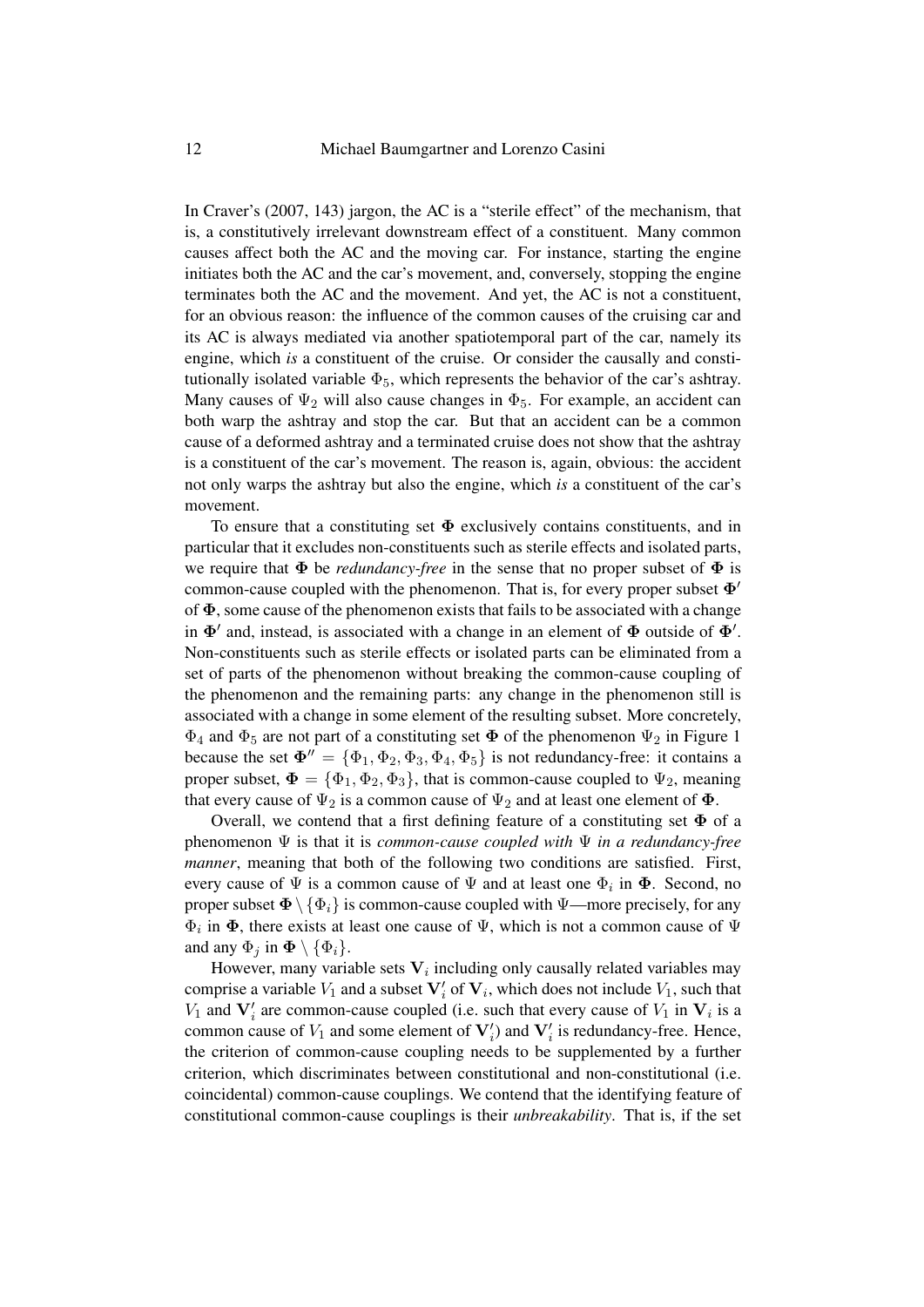of analyzed variables is expanded, coincidental common-cause couplings may be broken whereas constitutional common-cause couplings will persist across all variable set expansions. More concretely, if a variable  $V_1$  and a set  $V'_i$  coincidentally happen to be common-cause coupled within a set  $V_i$ , expansions of  $V_i$  by further causes of  $V_1$  are bound to unveil, say, surgical causes of  $V_1$  that do not induce changes in  $V_i'$ —to the effect that the common-cause coupling disappears. This is excluded in cases of constitution. The common-cause coupling of a phenomenon  $\Psi$  and a constituting set  $\Phi$  is not a mere contingency of a modeled set V, which contains  $\Psi$  and  $\Phi$  along with a given number of their common causes; rather, it is a structural necessity of the relationship between  $\Psi$  and  $\Phi$ , which not only holds relative to V but also relative to *every expansion* of V.

That means that, even though the constitutional model [3a](#page-7-1) and the pure causal model [3b](#page-7-1) in Figure [3](#page-7-1) are indistinguishable relative to data on the variables in the set  $V_3 = \{I_\Psi, I_\Phi, \Psi, \Phi_1, \Phi_2, \Phi_3\}$ , they are not equivalent in their implications for what happens under expansions of  $V_3$ . Model [3a](#page-7-1) with its constitutive dependencies entails that the common-cause coupling of  $\Psi$  and its constituents cannot be broken by expanding  $V_3$ , whereas model [3b](#page-7-1) does not have any such implications. Rather, according to model [3b](#page-7-1) it is to be expected that, sooner or later, surgical causes of  $\Psi$  and  $\Phi_1$  to  $\Phi_3$  will be found that break their coupling.

These different implications render it possible to choose between constitutional and pure common-cause models. Gradually expanding  $V_3$  (in a series of follow-up studies) will yield one of two outcomes: (I) the common-cause coupling of  $\Psi$  and  $\Phi = {\Phi_1, \Phi_2, \Phi_3}$  is broken or (II) it is not broken. In case of outcome (I), the attempt to model the relationship between  $\Psi$  and  $\Phi$  constitutionally is empirically rejected. If, say, a follow-up study reveals a surgical cause of  $\Psi$ ,  $\Phi$  is shown not to be a constituting set of  $\Psi$ , meaning that the common-cause model prevails. By contrast, outcome (II) gives preference to modeling  $\Phi$  as a constituting set of  $\Psi$ . notwithstanding the fact that the correlations in every expansion of  $V_3$  can likewise be reproduced by a mere common-cause model. The reason is that a constitutional model not only reproduces the empirical correlations but also *explains* why the common-cause coupling of  $\Psi$  and  $\Phi$  is not broken. That is, in case of outcome (II), a constitutional model is preferable over a pure common-cause model because it exceeds the latter in explanatory power. While it is a structural necessity of the constitutional model [3a](#page-7-1) that  $\Psi$  and  $\Phi$  remain common-cause coupled in all expansions of  $V_3$ , *viz.* that outcome (II) obtains, the common-cause model [3b](#page-7-1) provides no reason whatsoever why surgical causes of  $\Psi$  cannot be found. The inference to constitution is thus inherently *abductive*: constitutional models are preferable over pure causal models because they explain both the highly correlated behavior of phenomena and their constituents as well as the *impossibility to de-couple* them.[9](#page-12-0)

<span id="page-12-0"></span> $9$ Our proposal on how to model the coupling of phenomena and constituents bears certain similarities to Causey's proposal on how to interpret biconditional dependencies used as bridge laws in theory reductions. For [Causey \(1977,](#page-17-24) chs. 2, 5), those dependencies express attribute identities if all attempts at causally explaining them have failed—for identity then is the only explanation left standing [\(Causey 1977,](#page-17-24) 98-99). (We thank an anonymous reviewer for indicating this parallel to us.)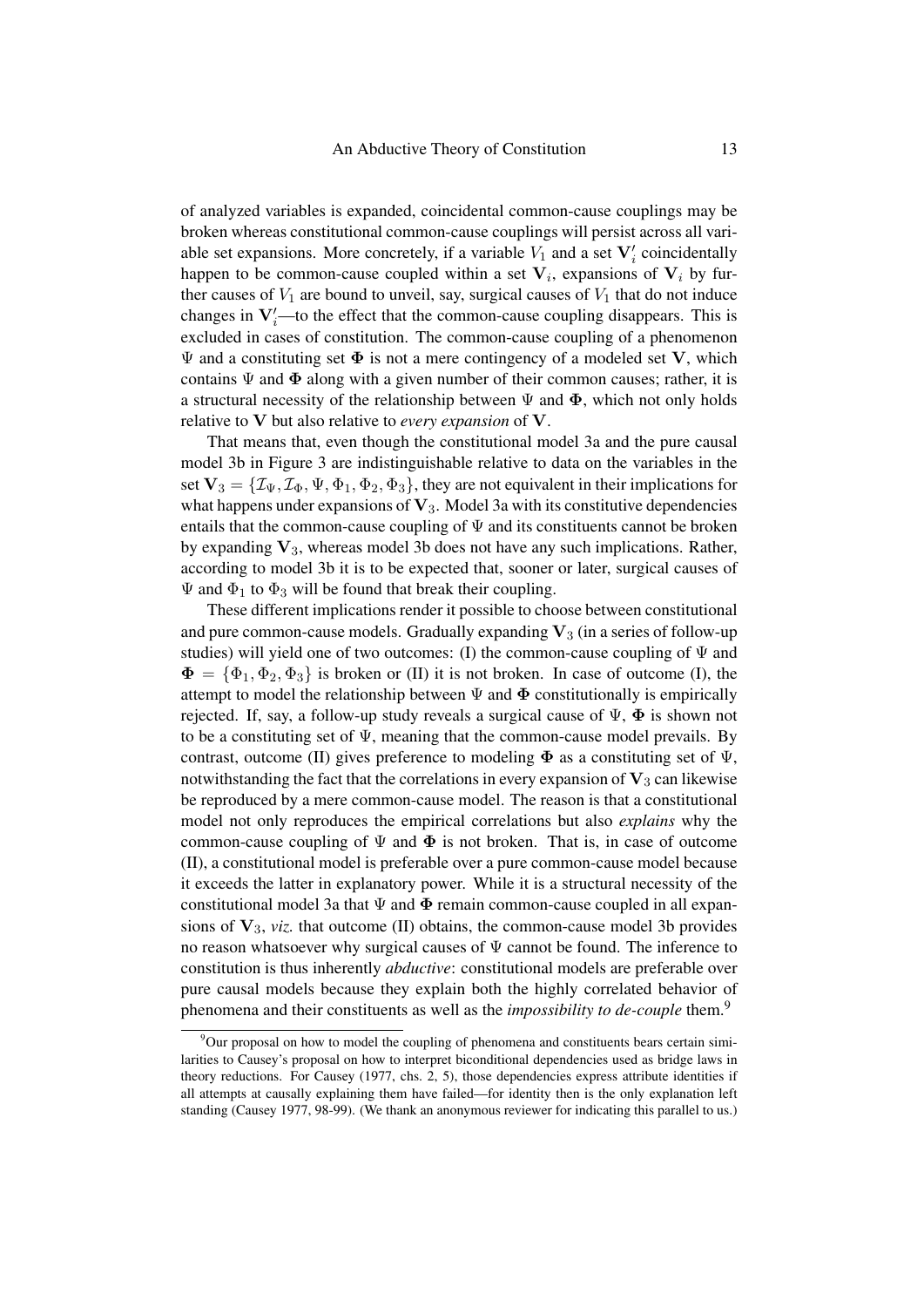By letting a *complex instance* of a variable set Φ designate the occurrence or process (in a particular spatiotemporal region) represented by a complex value assignment  $\Phi_1 = \phi_1, \dots, \Phi_n = \phi_n$  to all elements of  $\Phi$ , we can now introduce the definitional details of our proposed *No De-Coupling* [\(NDC\)](#page-13-0) theory of constitutive relevance (where the specificity of the variables is again made explicit):

- <span id="page-13-0"></span>(NDC)  $\Phi_1(X_1)$  is constitutively relevant to  $\Psi(S)$  if, and only if, there exists a variable set V containing  $\Psi(S)$  and a proper subset  $\Phi(\mathbf{X})$  =  $\{\Phi_1(X_1), \ldots, \Phi_n(X_n)\}\)$ , such that:
	- (1) **Parthood.** For every complex instance of  $\Phi(X)$ , there is an instance of  $\Psi(S)$  such that the former is part of the latter.
	- (2) Coupling.
		- (i) Every cause of  $\Psi(S)$  in V is a common cause of  $\Psi(S)$  and at least one  $\Phi_i(X_i)$  in  $\Phi(\mathbf{X});$
		- (ii) for no  $\Phi_i(X_i)$  in  $\Phi(\mathbf{X})$  does  $\Phi(\mathbf{X}) \setminus \{\Phi_i(X_i)\}\)$  comply with (2.i).
	- (3) No De-Coupling. The Coupling of  $\Phi(X)$  and  $\Psi(S)$  cannot be broken (invalidated) by expanding V.

[NDC](#page-13-0) differs in a number of crucial ways from [MM.](#page-4-1) First, it replaces [MM'](#page-4-1)s mutual manipulability conditions by [Coupling](#page-13-0) and [No De-Coupling.](#page-13-0) This replacement ensures that [NDC](#page-13-0) avoids the problems of [MM:](#page-4-1) while [MM](#page-4-1) defines constitution in terms of the *possibility* of top-down and bottom-up interventions, [Coupling](#page-13-0) and [No De-Coupling](#page-13-0) essentially define it in terms of the *impossibility* of such interventions. [Coupling](#page-13-0) and [No De-Coupling](#page-13-0) capture what we take to be the characteristic feature of constituents, *viz.* that they are unbreakably linked to their phenomenon via common causes.

Second, on a related note, while [MM](#page-4-1) cashes out constitution broadly on a par with causation, [NDC](#page-13-0) defines it in stark opposition to causation. More concretely, according to difference-making theories of causation, of which interventionism and interventionism<sup>∗</sup> are popular instances, a causal relation among  $\mathcal{X}$  and Y is analyzed in terms of the *existence* of (possible) probabilistic or counterfactual difference-making scenarios. As §[2](#page-2-0) has shown, [MM](#page-4-1) likewise renders constitution dependent on the existence of (possible) mutual difference-making scenarios. That is, both causation and constitution are rendered as existentially defined relations. In consequence, that some entities are related in terms of causation or constitution promises to be conclusively verifiable by exhibiting the existence of required difference-making scenarios. By contrast, [NDC](#page-13-0) defines constitution in terms of the *nonexistence* of (possible) surgical causes. As a negative existential is the same as a universal negation, [NDC](#page-13-0) renders constitution as a universally defined relation. According to [NDC,](#page-13-0) it thus holds that a constitutive relation cannot be conclusively verified; rather, it can only be inductively corroborated.

In that light, [NDC-](#page-13-0)defined constitution is much closer to non-causation or causal irrelevance than to causation. To establish that  $X$  is causally irrelevant to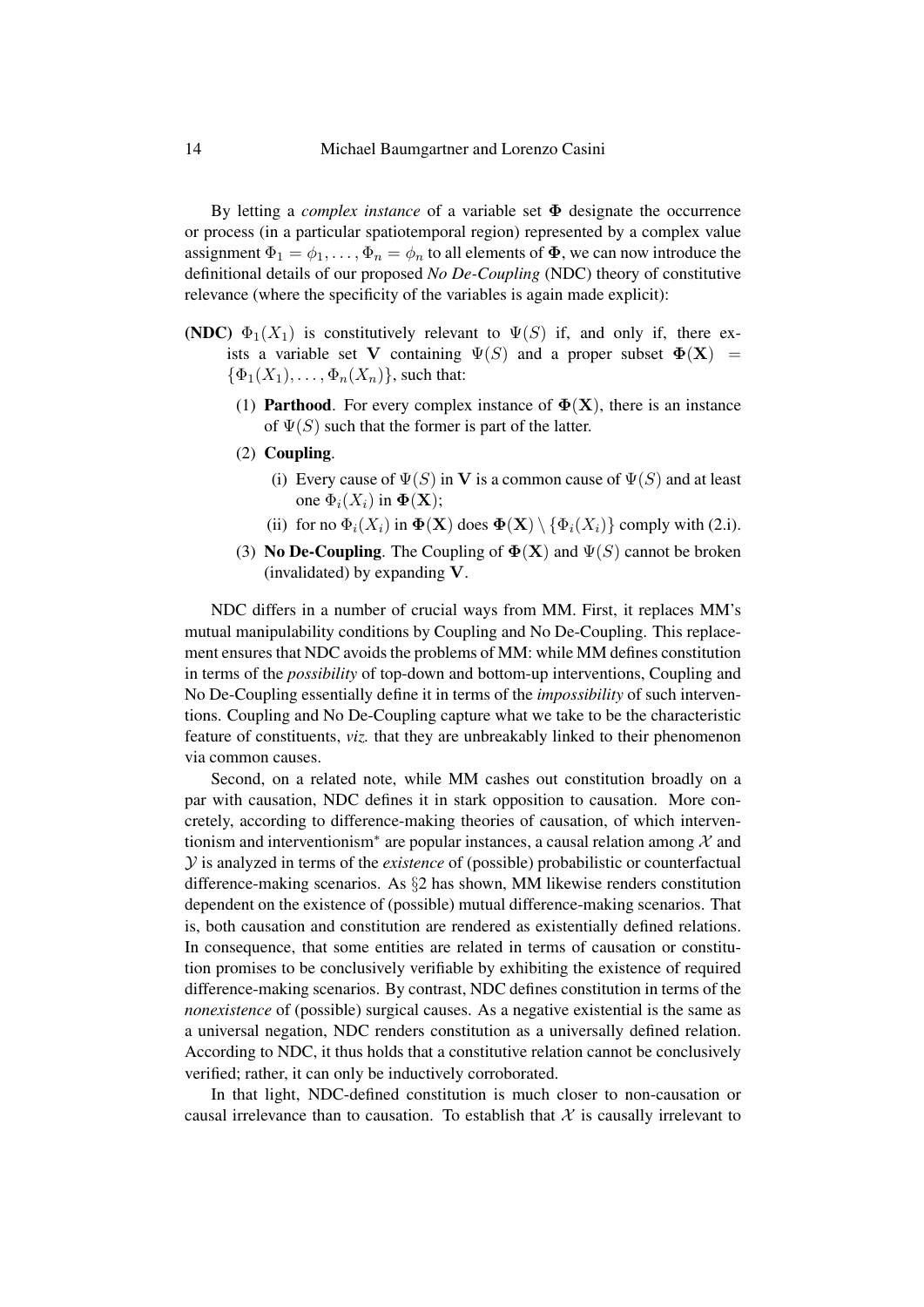$Y$ , according to difference-making theories, requires establishing the nonexistence of a (possible) scenario where X makes a difference to  $\mathcal{Y}$ . No (finite) data sample could ever conclusively establish this. Due to the fact that it is a universally defined relation, causal irrelevance—just as [NDC-](#page-13-0)defined constitution—can only be inductively corroborated. Of course, [NDC](#page-13-0) does not yield a notion of constitution that is co-extensional with causal irrelevance. After all, constitution is a robust dependence relation, whereas the extension of causal irrelevance encompasses many independent entities. Still, the extension of the notion of [NDC-](#page-13-0)constitution is a proper subset of the extension of the notion of causal irrelevance (as defined by difference-making theories). This squares nicely with our initial background assumption—taken from the canon of mechanistic theorizing—that constitution is a distinctly non-causal form of dependence [\(Craver and Bechtel 2007\)](#page-17-3).

A third manifest difference between [NDC](#page-13-0) and [MM](#page-4-1) is that the former defines constitutive relevance of  $\Phi_i$  to  $\Psi$  with recourse to *sets* of variables, whereas, according to the latter, that relation is defined in terms of the pair  $\langle \Phi_i, \Psi \rangle$  alone. That is, while [MM](#page-4-1) renders constitutive relevance as intrinsic property of the pair  $\langle \Phi_i, \Psi \rangle$ , [NDC](#page-13-0) renders it as extrinsic property of that pair, which depends on whether  $\Phi_i$  is contained in a constituting set of  $\Psi$ . This does justice to the fact that, contrary to causal dependencies, pairwise constitutive dependencies cannot be isolated from their context; rather, a constituent  $\Phi_i$  is an indispensable element of a system that figures as supervenience base realizing  $\Psi$  in a given mechanistic context—to the effect that the phenomenon cannot exist without the constituents. At the same time, the set-relativity of [NDC-](#page-13-0)defined constitution does not turn it into a relativized notion. Whether  $\Phi_i$  is a constituent of  $\Psi$  does not depend on the existence of a particular constituting set but on the existence of *any* such set. Moreover, [No De-Coupling](#page-13-0) ensures that constitutive relations are constant across variable set expansions. They either hold relative to all expansions of a set that is common-cause coupled to a scrutinized phenomenon or they do not hold at all.

#### <span id="page-14-0"></span>5 Constitutional discovery in a new light

As indicated in §[2,](#page-2-0) one of the most attractive features of [MM](#page-4-1) is that it is straightforwardly operationalizable methodologically: to establish that a spatiotemporal part is a constituent of a phenomenon, it is sufficient to produce one successful topdown and one bottom-up intervention each. We have seen, however, that [MM](#page-4-1) does not ground a viable method of constitutional discovery. For reasons of space, we must postpone a methodological operationalization of [NDC](#page-13-0) to another occasion. Still, we want to emphasize that, against the background of [NDC,](#page-13-0) constitutional discovery appears in a very different light than against the background of [MM.](#page-4-1)

The role [NDC](#page-13-0) attributes to experimental manipulations of mechanisms differs fundamentally from the role attributed to them by [MM.](#page-4-1) [MM](#page-4-1) calls for top-down and bottom-up manipulations whose intended purpose is to reveal mutual differencemaking. By contrast, [NDC—](#page-13-0)being formulated in terms of common-cause coupling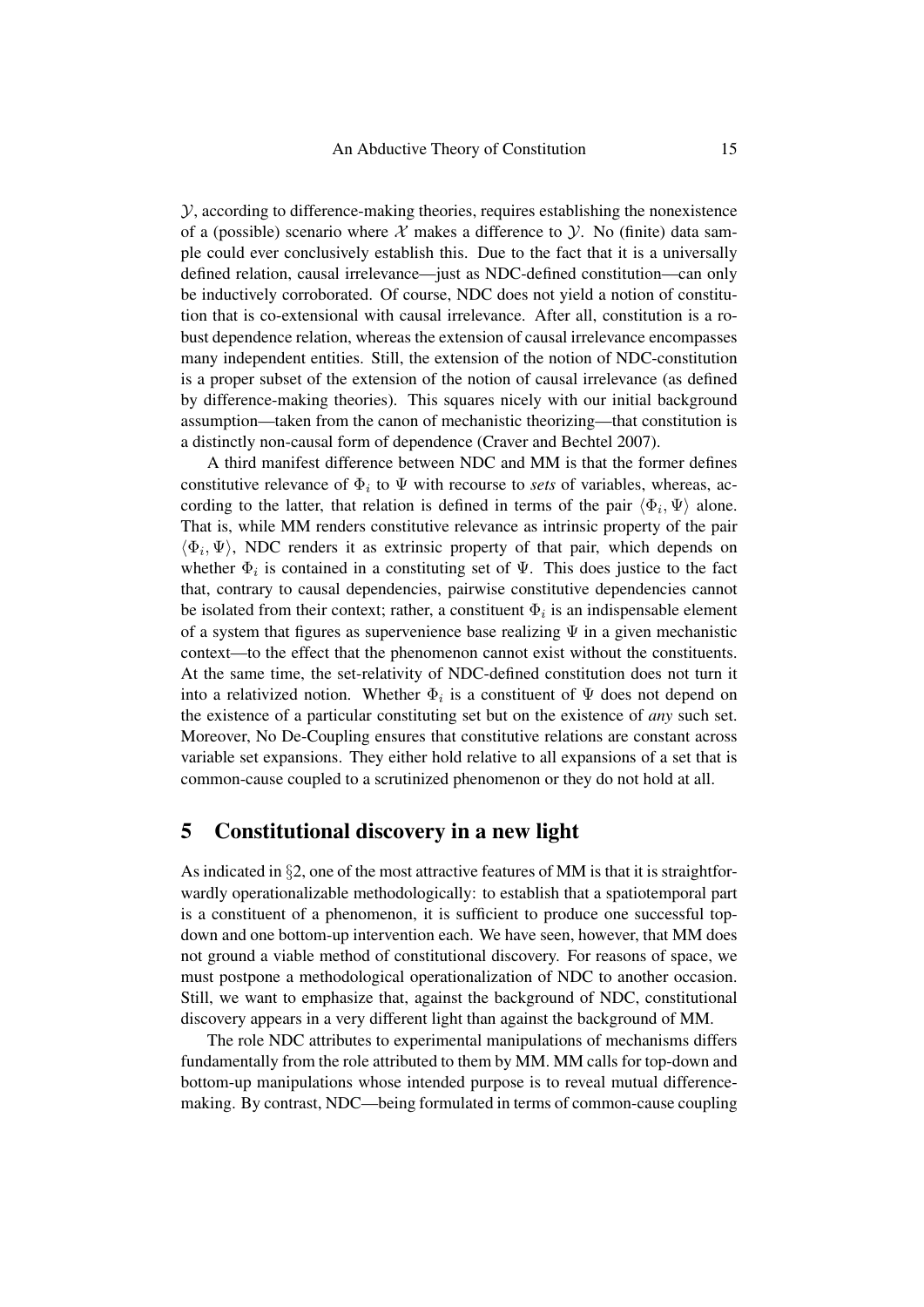instead of mutual difference-making—does justice to the fact that there cannot exist top-down and bottom-up manipulations in the first place, that is, manipulations that indirectly induce changes on one level of a mechanism by virtue of directly changing the other level. Rather than for mutual difference-making, [NDC](#page-13-0) requires testing for unbreakable common-cause coupling, which is considerably more challenging than the simple test designs demanded by [MM.](#page-4-1)

Whereas, according to [MM,](#page-4-1) one successful top-down and one bottom-up manipulation warrant an inference to constitution, corroborating the unrestricted universal quantifiers in [Coupling](#page-13-0) and the impossibility operator in [No De-Coupling](#page-13-0) calls for a whole battery of severe tests. In a nutshell, the ways of manipulating a phenomenon  $\Psi$  and the elements of a candidate constituting set  $\Phi$  must be systematically altered while the baseline set of modeled variables  $V$  is gradually expanded, in order to check whether, outside of  $V$ , there exist surgical causes that break the common-cause coupling of  $\Phi$  and  $\Psi$ .

That is, testing for the unbreakability of a common-cause coupling calls for maximally diverse manipulations in maximally diverse background conditions. Of course, it will often be infeasible to conduct experiments on the whole space of common causes of a systems's levels, and all variable set expansions are bound to be finite. Therefore, after a finite number of expansions and severe but unsuccessful attempts at breaking recovered common-cause couplings, the satisfaction of [Coupling](#page-13-0) and [No De-Coupling](#page-13-0) by  $\Phi$  and  $\Psi$  must be inductively inferred. This, in turn, licenses an abductive inference to the constitutive relevance of every  $\Phi_i$  in  $\Phi$ .<sup>[10](#page-15-0)</sup> By contrast, if variable set expansions reveal a surgical cause of  $\Psi$  that does not target any element of  $\Phi$ , the common-cause coupling of  $\Phi$  and  $\Psi$  is falsified. Note, however, that this does *not* also falsify the constitutive relevance of a particular  $\Phi_i$  in  $\boldsymbol{\Phi}$  for  $\Psi.$  Even if  $\boldsymbol{\Phi}$  is not a constituting set,  $\Phi_i$  might still be contained in another set  $\Phi'$ , which is unbreakably common-cause coupled to  $\Psi$ . That is, while the common-cause coupling of  $\Phi$  and  $\Psi$  is conclusively falsifiable, constitutive relevance of one particular  $\Phi_i$  in  $\Phi$  is not; rather, that  $\Phi_i$  fails to be constitutively relevant to  $\Phi$  can only be inductively corroborated by means of an extended unsuccessful search for a constituting set comprising  $\Phi_i$ . Overall, as to [NDC,](#page-13-0) *every* constitutional inference—be it to constitution or to non-constitution—inevitably involves an inductive leap.

Independently of how exactly a viable method of constitutional discovery will eventually look like, we contend that the following methodological consequence of [NDC](#page-13-0) must be respected by any such method. Even under ideal discovery circumstances, no finite number of experimental manipulations can be sufficient for conclusively warranting a constitutional inference. In particular, there does not exist a design for an *experimentum crucis* for constitution. Rather, establishing constitutive relations requires an extended test series exploring the whole space of

<span id="page-15-0"></span> $10$ There is no universal rule determining how much a variable set needs expanding before an inference to constitution as defined by [NDC](#page-13-0) is justified. Rather, the justification depends on the particularities of a given research context (e.g., the size of the original baseline set, the nature of the mechanism under scrutiny, or the amount of available prior knowledge about that mechanism).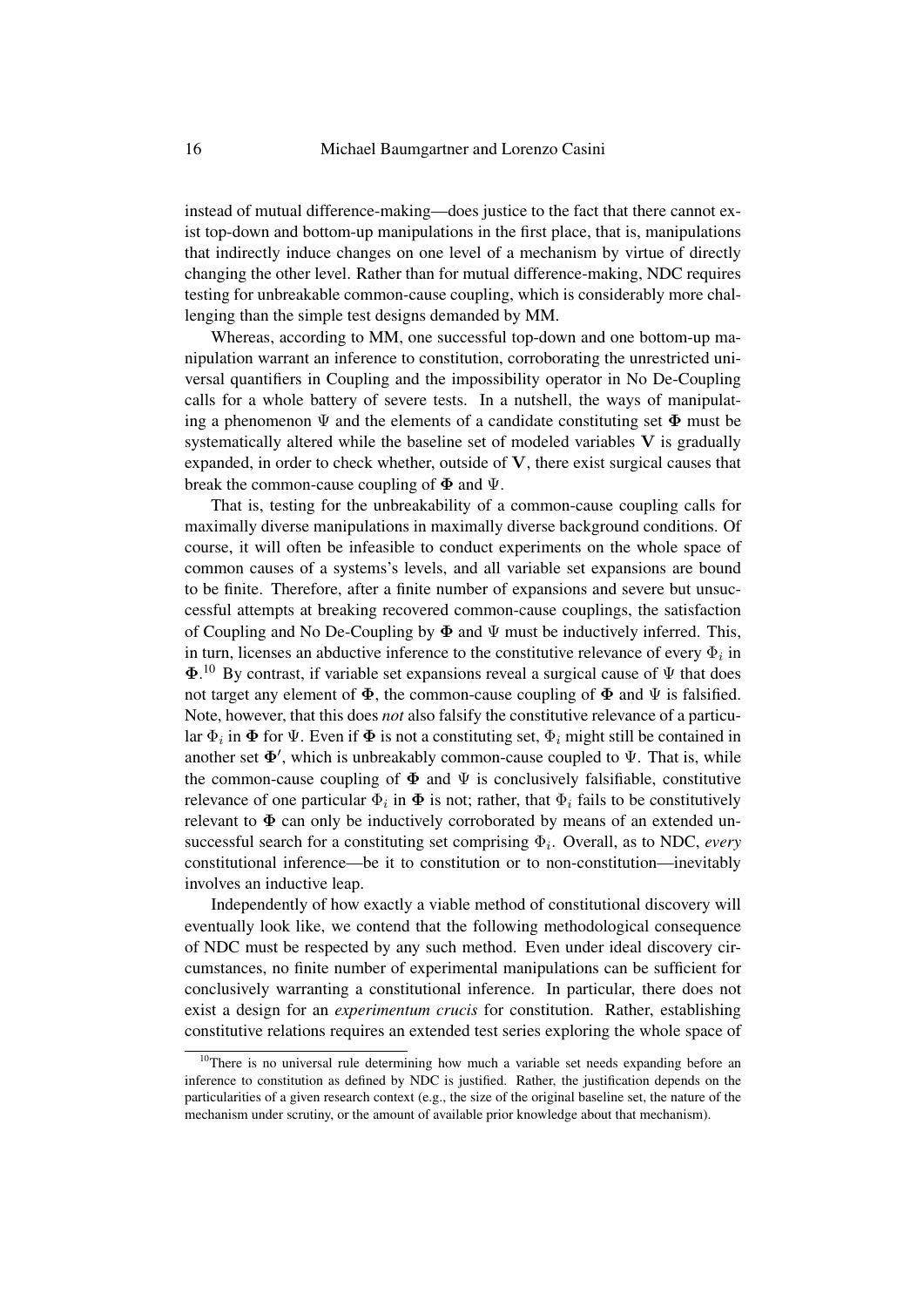possible ways of breaking the coupling of macro and micro levels. Only if these tests are unsuccessful, an inference to constitution is warranted. And since the evidence for the unbreakability of common-cause couplings is never conclusive, constitution can only be inductively corroborated.

# 6 Conclusion

If, as is standardly assumed in mechanistic theorizing, constitution is a non-causal form of dependence, and phenomena are non-reductively supervening on their constituents, constitution cannot be adequately accounted for in terms of mutual difference-making relations, along the lines of Craver's [\(2007\)](#page-17-0) mutual manipulability theory [\(MM\)](#page-4-1)—which likewise invalidates all accounts of mechanistic explanation based on [MM.](#page-4-1) The reason is that different levels of a mechanism can only be manipulated simultaneously, on different causal paths. In other words, the top-down and bottom-up interventions required by [MM](#page-4-1) are impossible, because phenomena and their constituents can only be manipulated with a fat hand. In light of the inevitable fat-handedness of interventions on mechanisms the inference to constitution is inherently underdetermined by evidence: for every constitutional model there exists an empirically equivalent pure common-cause model.

In that light, this paper developed an abductive theory of constitution [\(NDC\)](#page-13-0), according to which constitution is a dependence relation that best explains why phenomena and some of their spatiotemporal parts are unbreakably coupled via common causes. Rather than in terms of the possibility of mutual differencemaking scenarios, [NDC](#page-13-0) spells out constitution in terms of the impossibility of such scenarios. Against that background, constitutional inference and discovery appear in a new light. Subject to [NDC,](#page-13-0) establishing that  $\Phi$  is a constituent of  $\Psi$  amounts to establishing that  $\Phi$  is contained in a set  $\Phi$  that is unbreakably common-cause coupled to  $\Psi$ ; this, in turn, calls for a whole battery of experiments exploring the space of possible manipulations of the scrutinized system. The abductive inference to constitution is warranted only if all attempts to de-couple  $\Phi$  and  $\Psi$  have failed.

An obvious question remains: is it possible to faithfully reconstruct constitutional reasoning in science in terms of [NDC?](#page-13-0) [Craver \(2007\)](#page-17-0) contends that [MM](#page-4-1) provides a faithful reconstruction of scientific practice, and he has undertaken considerable efforts to interpret real-life studies on the basis of [MM.](#page-4-1) We have done none of that sort for [NDC](#page-13-0) here. Still, our results demonstrate that [MM](#page-4-1) cannot ground a viable method of constitutional discovery. Hence, if we grant practicing scientists that they uncover constitutive relations based on some viable method whichever this may be[—MM](#page-4-1) cannot faithfully reconstruct their practice. How well [NDC](#page-13-0) fares in this respect is thus the crucial follow-up question to be answered in future work.

*Acknowledgements* We thank the audiences of the annual conference of the British Society for the Philosophy of Science, Manchester, 2–3 July 2015, and of the European Soci